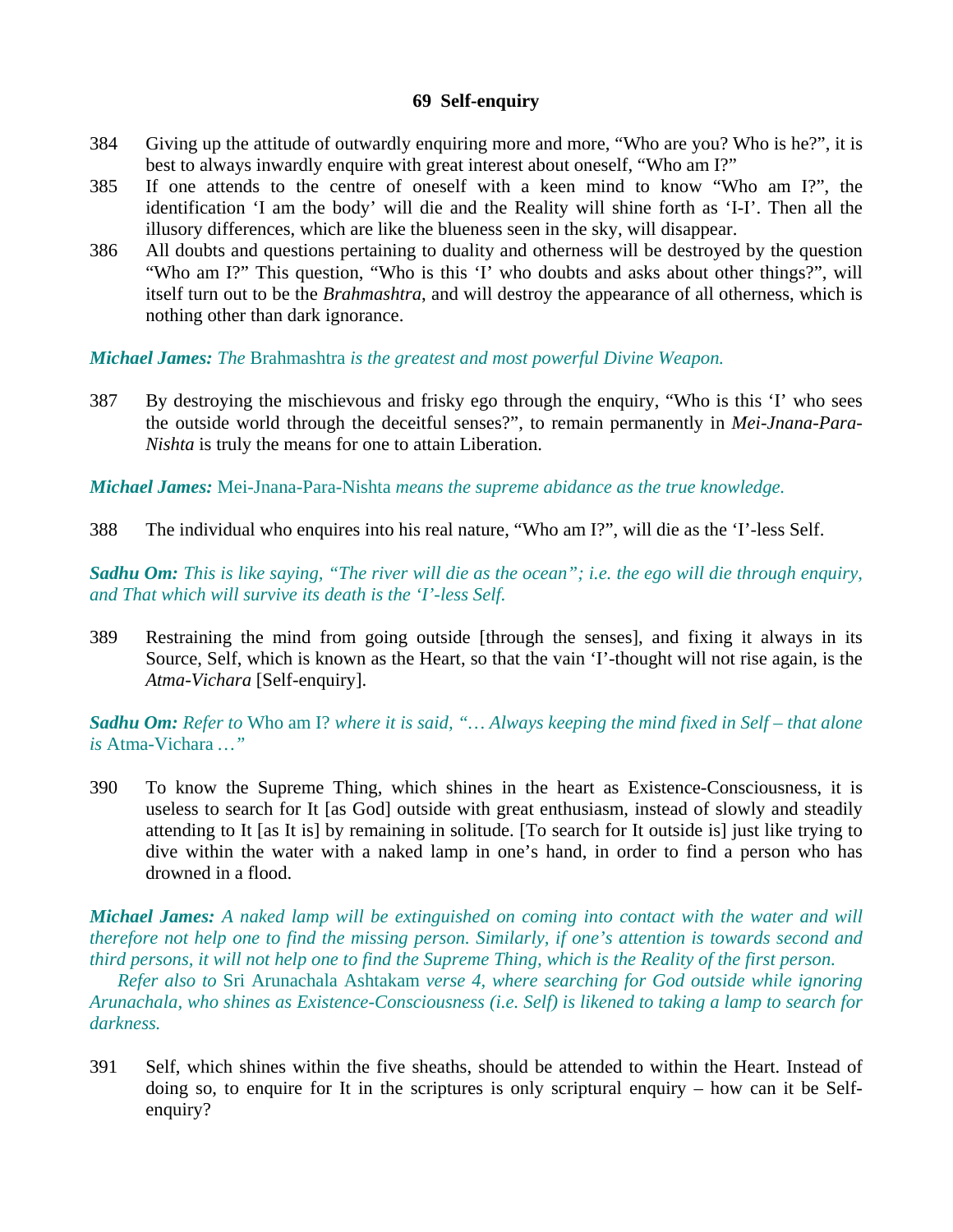*Sadhu Om: Refer to* Who am I? *where it is said, "…Self is within the five sheaths; but the scriptures are outside the five sheaths. Therefore seeking Self in the scriptures when It is to be found within by negating the five sheaths, is futile…"* 

392 When *mano-laya* is gained by restraining the breath, one should keenly enquire, using such a peaceful mind which is now condensed from the scattered five [sense-knowledges] into the one 'I'-consciousness, and know that *Sat-Chit* which is not the body.

#### *Michael James: See also verse 516.*

*Sadhu Om:* Mano-laya *is a state in which the mind knows no objects, and it is of two kinds – sleep and*  kevala-nirvikalpa-samadhi*. In sleep the mind gets no light from Self, and in* kevala-nirvikalpa-samadhi*, though the mind gets light form Self, it remains merely as the 'T-thought, and the vasanas are neither allowed to function, nor are they destroyed. When one wakes up from either kind of* mano-laya*, the*  vasanas *start functioning as before, and so no progress is made in* laya*, however long one may remain in it. Therefore it is said that it is not sufficient to stop with* mano-laya*, even if it is* kevala-nirvikalpasamadhi*.* 

 Laya *results because the mind is restrained from dwelling upon external sense-objects, but though the mind is not wandering and is therefore peaceful in this state, one cannot progress further. Whenever the mind wakes up from* laya*, it will be quiet and peaceful [i.e. it will not be wandering towards objects], and therefore one should make use of such a peaceful mind by directing it towards Self-attention;' because only through Self-attention can* mano-nasha *[i.e. destruction of the mind] be attained.* 

 *This verse clearly shows what Sri Bhagavan meant in* Upadesa Undiyar *verse 14, where He wrote that the mind which has been stilled by breath-control will be destroyed if it is engaged in "the one path" ["*vazhi*" in Tamil, "*eka chintana*" in Sanskrit]. This "one path" is nothing other than Selfenquiry, as this verse makes clear, and so we can certainly conclude that all the other interpretations which are recorded in some other books are not correct.* 

393 Those who take to the pure path of Self-enquiry are never derailed because, like the sun, this supremely direct path itself reveals to them its own unchallengeable clarity and uniqueness.

*Sri Muruganar: Unlike karma,* bhakti*, yoga, etc., which critically analysed, have to yield to the other paths, changing their course and bending a bit, Self-enquiry never has to yield and change its course, because of the uniqueness of Self. Hence Sri Bhagavan calls the path of Self-enquiry the pure path and the direct one. Besides, since one has to take to at least a little Self-attention in order to reach the final Goal, even though one may have been advancing through some other path, this path is called the supreme path by Sri Bhagavan.* 

 *Since this path is compared to the sun, we should take Self to be the sun, and Self-enquiry to be its ray.* 

394 Since death is nothing but *pramada*, those who want to conquer death should always ward off *pramada*; and since this alone is essential, there is no rule prescribing a time or place to enquire into Self.

*Michael James:* Pramada *means inadvertence, i.e. giving up on the way what has been undertaken; here* pramada *denotes slackness in Self-attention.* 

 *Like death,* pramada *may happen at any time or in any place, and therefore Self-attention should be vigilantly maintained at all times and in all places.*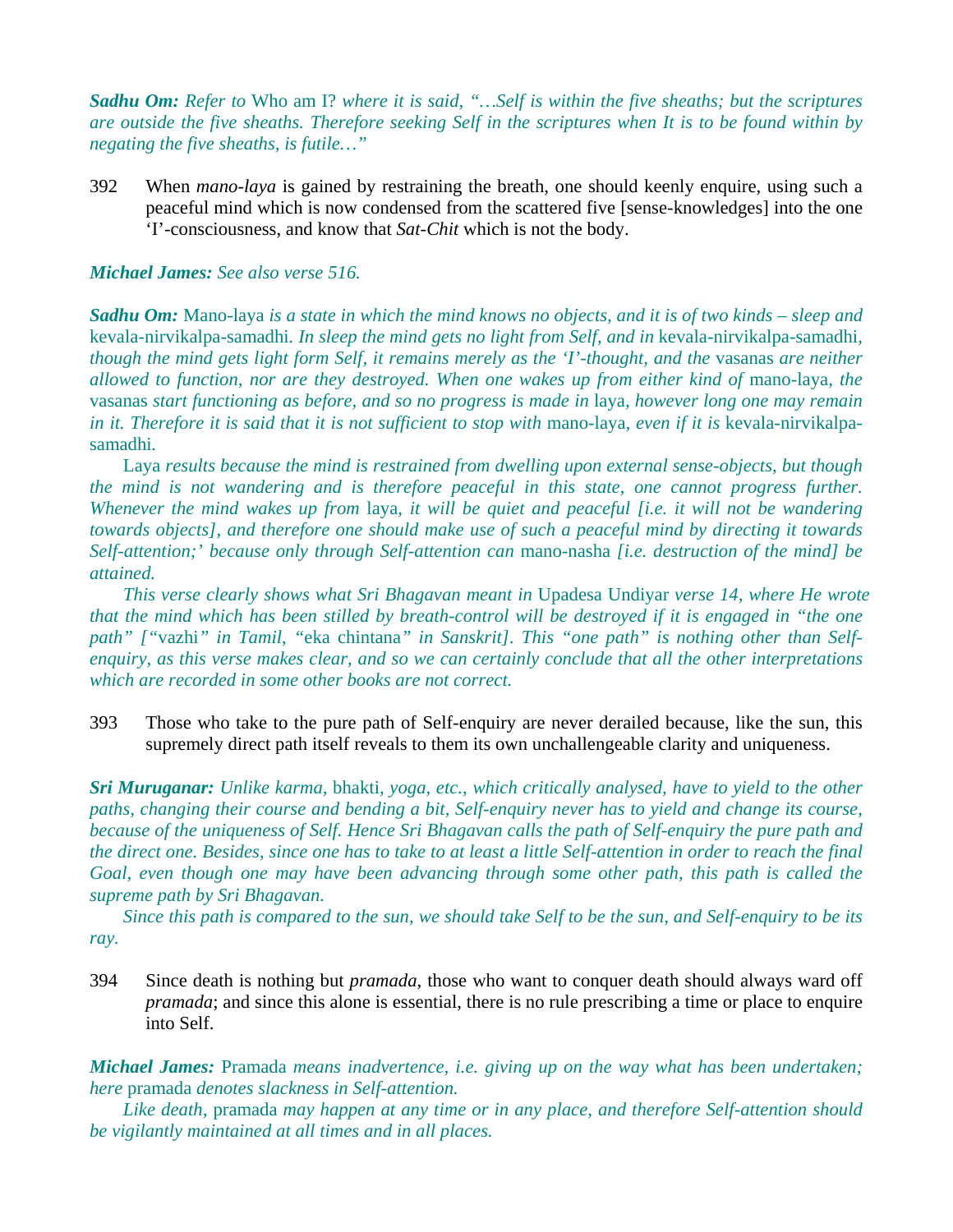395 Since time, place, etc., which seem to exist, cannot have a real existence of their own apart from the undivided and perfect *Brahman*, none of them can be unsuitable for practicing Selfenquiry.

*Sadhu Om: The Tamil word for 'unsuitable' [*vilakku*] can also mean 'target', and so the following alternative meaning can also be taken: "… nothing bound by them [i.e. time, place, etc.] should be taken as a target for meditation".* 

 *While taking this alternative meaning, "time, place etc., which seem to exist," should be understood to mean this whole universe of names and forms [which are all second and third persons]. Hence we are told in this verse that we should not take as objects of meditation any second or third person such as: (a) a place for the heart on the right-hand side of the chest; (b) any chakra or centre in the body; (c) any name or form of a God or Goddess; (d) any divine light or sound; etc. Refer also to verse 184, where the same idea is expressed.* 

396 One's unceasing effort to turn the mind – which is always extroverted due to the force of habit [cultivated in past births] – towards Self by the Self-enquiry "Who am I?" is [the significance of] the great war being fought between *devas* and *asuras* [which is described in the *Puranas*].

*Sadhu Om: In India many stories are recorded in books known as the* Puranas*, which tell of the wars being fought between* devas *[gods] and* asuras *[demons]. These wars should not be regarded as mere myths or events that happened only in the distant past, they are going on even today. They are the constant battle which is always being fought in the life of a* sadhaka *between his liking to attend only to Self and the habitual outward-going tendencies of his mind.* 

397 Whenever a thought arises, instead of trying even a little either to follow it up or to fulfil it, it would be better to first enquire, "To whom did this thought arise?"

### *Sadhu Om: The ideas expressed in verses 397, 398 and 399 are also expressed in prose in* Who am I?

- 398 When one thus inwardly enquires, "Is it not to me that this thought has arisen then who am I?", the mind will return to subside in its Source, and the already risen thought will also vanish.
- 399 When one daily practices in this manner, since the impurities are being removed from the mind, it will become purer and purer to such an extent that the practice will become so easy that the mind will reach the Heart as soon as the enquiry is commenced.
- 400 Just as the creature which come out of the bushes to save their lives, being unable to bear with the heat of the wild forest-fire, are surely burnt to death, so all the *vasanas* hiding in the Heart will be destroyed, being unable to stand before the growing and blazing fire of the strength of Self-enquiry.
- 401 The thought "Who am I?", after destroying all other thoughts, will itself finally die just like the stick which is used to stir the funeral pyre, and then the supreme Silence will prevail for ever.

### *Sadhu Om: Refer also to* Who am I?

- 402 When the delusion which has veiled Self, the Light of Consciousness of unlimited Bliss [*Sat-Chit-Ananda*], is destroyed by the clear enquiry "Who am I?", one's own Nature will shine forth gloriously as the *Atmakasha* [i.e. Space of Self].
- 403 Just as an iron ball which is heated in fire will itself shine as fire, when the impure *jiva* is burnt in the fire of Self-enquiry, it will itself shine as Self.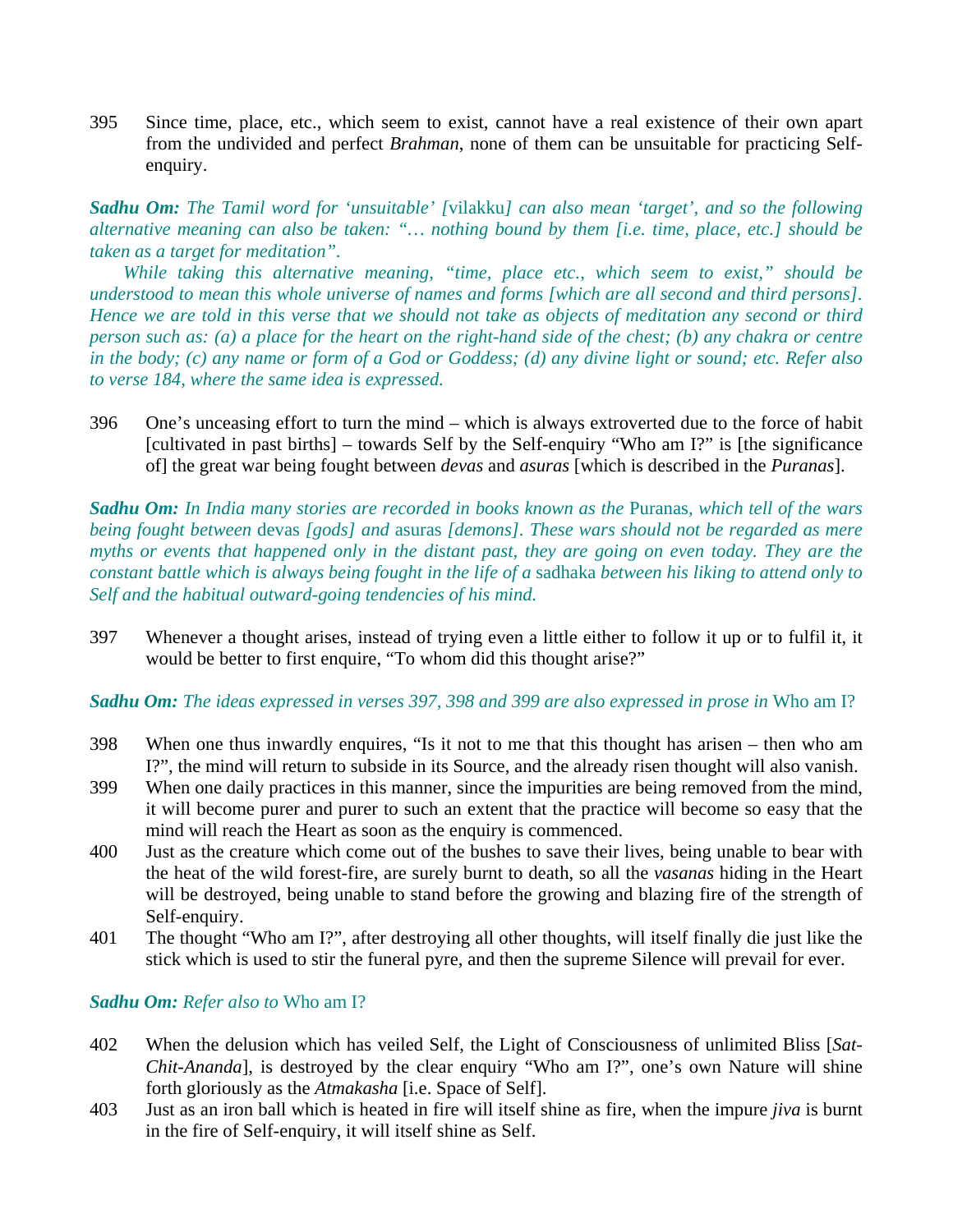- 404 By enquiring, "Who am I, the deluded one who suffers so much?", the delusion will be dissolved, the Reality will be attained, *Jnana* will dawn, *Mouna* will flow forth and the Bliss of Peace will prevail.
- 405 It is only due to the delusion which is caused by not learning the Truth of Self that *jivas* are suffering. Therefore, always take to the practice of *Jnana* – the inward enquiry "Who am I that is suffering?"
- 406 By contact with the philosopher's stone proper and unceasing enquiry the ghostly *jiva* will lose the rust of mental impurities and will be turned into the supreme Shiva.

*Sri Muruganar and Michael James: Since enquiry is described as the philosopher's stone and the mental impurities are described as mental rust, the* jiva *should be taken to be the base material and Shiva to be the gold.* 

407 If the son of God, the *jiva* who has forgotten his real Nature [i.e. Self], eagerly enquires within, "Who am I that is lamenting over the miseries of life?', he will realise his greatness, namely that he is truly One with his Father – Self.

*Michael James: This verse was given according to the doctrines of Christianity.* 

### **70 The True** *Tapas*

*Michael James: Sri Bhagavan here explained that* Tapas *means self-denial, and the true self-denial (ego-denial) is nothing but Self-abidance (*Atma-Nishta*).* 

- 408 The purpose of *Tapas* is to know that the supreme *Atma-Jnana* [Self-Knowledge] is graciously and naturally shining always in all creatures, and to experience It by being It; *tapas* is not to newly create or obtain *Jnana*.
- 409 "To fix the stupid and egotistical mind as One with the pure Shiva [i.e. Self], by subduing it within the Heart so that it cannot wander out through the sense-organs, is alone the best *tapas*," say the true *Tapasvins*.
- 410 Uninterruptedly maintaining *Atmakara-vritti* [i.e. the flow of Self-attention], which swallows within itself the appearance of the universe with all its differences, is, when pondered over, the only mark of the unique *Tapas*.
- 411 Alas, because of the delusion caused by not knowing that *tapas*, which is one's natural duty, should be done with love, people torture themselves in the fire of miserable *tapas*, in spite of the fact that the Ocean of Bliss [the true Goal of *tapas*] is always brimming over.

*Sadhu Om:* Tapas *literally means scorching, or undergoing, self-inflicted tortures, but since these meanings seem to be inappropriate, Sri Bhagavan has given us a new definition for this word in*  Upadesa Undiyar *verse 30. In that verse we told that* Atma-Nishta *[i.e. Self-abidance – which is the Ocean of Bliss] is the real* Tapas*.* 

 *There are some people who, in the name of* tapas*, torture their bodies by engaging in austerities such as* panchatapagni *[i.e. sitting for meditation surrounded by five fires – above and on four sides], etc. These activities can be called* tapas *in its literal sense, yet they are only performed for the fulfilment of desires, either in this world or in the next. Though these desires may be selfish [i.e. for one's own individual benefit] or unselfish [i.e. for the benefit of the whole world], they are possible only so long as the ego survives. The aim of true* tapas*, on the other hand, is Bliss, which can only be achieved when the ego is annihilated.*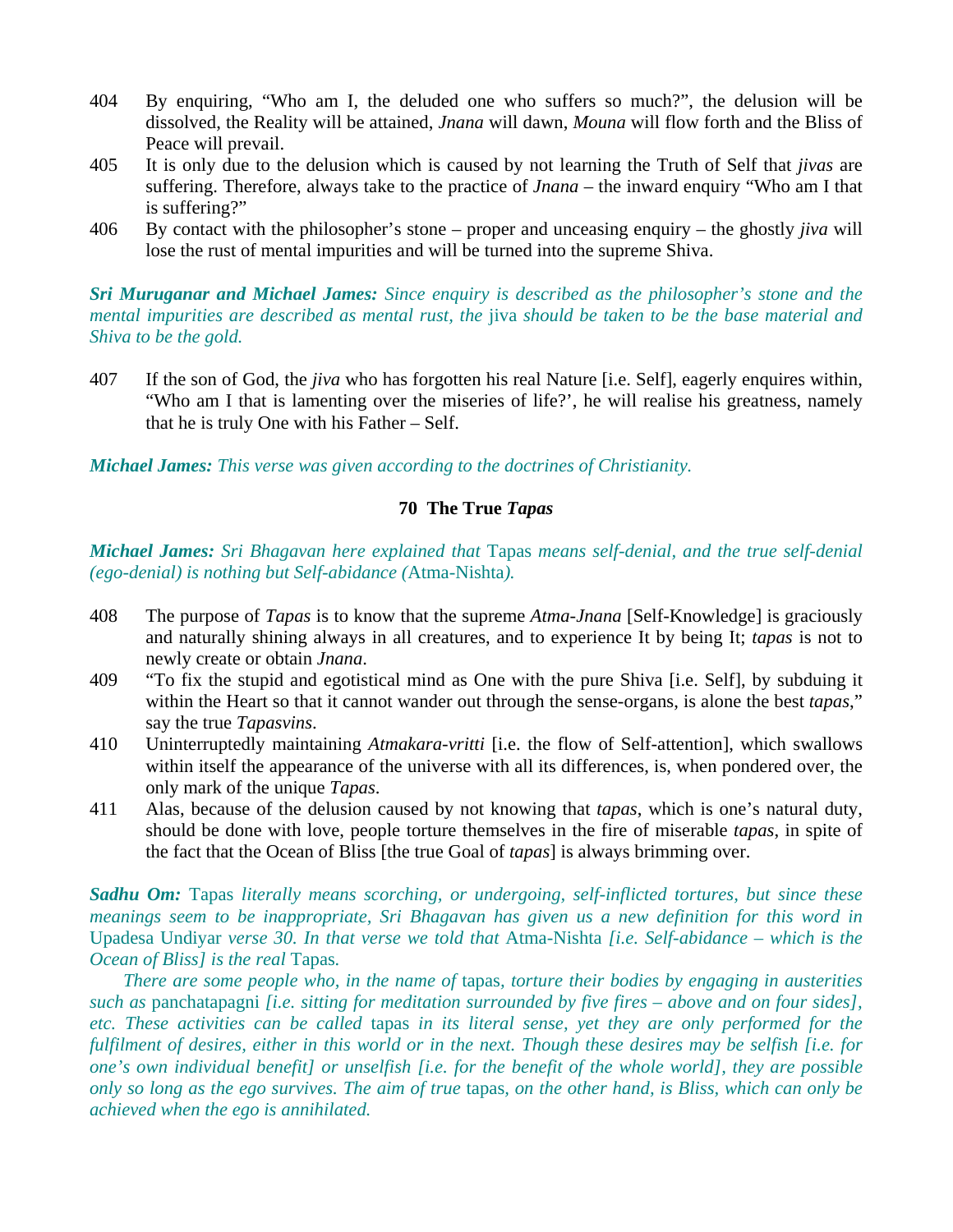*Therefore, highly discriminative people should perform the true* tapas *of destroying the ego. The only path or* tapas *which will destroy the ego is Self-attention [which is often known as Self-enquiry]. Is this Self-attention a self-inflicted torture or a scorching experience? According to the divine saying 'I am the Path and the Goal', the path must be as blissful as the Goal, and since everyone knows from his own experience in sleep that the state of egolessness is blissful, it is clear that attending to Self, which is the nearest and the dearest to all of us, will also be blissful, and it will not be an experience of torture or misery. Thus, since Self-attention is to be undertaken with such love and pleasure, why should it be regarded as being* tapas *in its literal sense? Therefore Sri Bhagavan declares that to think of* tapas *as being a miserable experience is due to delusion and ignorance, and thus He introduces a revolutionary idea about* tapas*.* 

 *Happiness is our true Nature, but through inattention born of ignorance, we leave it, come out and suffer. Hence our natural and happy duty is to lovingly restore Self-attention and to thus abide in our true Nature.* 

- 412 Silence which is the experience of Shiva, the supreme *chit* [*jnana*] is the true *tapas* by which *Brahman* [*Tat* or *Sat*] is achieved.
- 413 Just as it is impossible to trace the path through which a bird flew in the sky and the path through which a fish swam in the water, so it is also impossible to trace the path by which *Jnanis* have reached the Self.

*Michael James: The Path by which* Jnanis *reach Self is Self-enquiry, which is the real* Jnana-marga*, but since the ego itself vanishes on this path, not only is no trace left behind, but also no one is left to find it.* 

 *When it is said that "it is impossible to trace the path", it means that the path can neither be known or expressed because, although we are given clues to such as Self-attention, when the ego attempts through practice to know what Self-attention exactly is, the ego itself is lost. Refer also to verse 999 and note.* 

414 Union with the Feet of the Lord as the form of Love [*Bhakti*], in which all the ego's activities die, is the Path of *Siddhanta*. The loss of the ego by abiding in Self [*Atma-Nishta*], which is the supreme *Jnana* and Bliss, is the Path of Vedanta.

*Sadhu Om: Since the annihilation of the ego is stressed in both the paths,* Siddhanta marga *[i.e.*  Bhakti-marga*] and Vedanta* marga *[i.e.* Jnana marga*] are not different but one and the same.* 

- 415 Knowing *Para* [i.e. Self the Supreme] through Self-enquiry, by discriminating between *Para* and *apara* [i.e. non-Self], by attaining inward dispassion towards *apara*, and by remaining where the notions 'I' and 'mine' are completely lost, is the way of life of *Jnanis*.
- 416 Know that the following is the right way by which the suffering *jiva* can revel in Shiva: reject God, world and soul as being false appearances in *Brahman*, just like the appearance of silver on a shell.

### **71 A Research on True Knowledge**

*Michael James: The Tamil word for knowledge is '*arivu*', which not only means true knowledge, i.e. pure consciousness (*chit*), but can also mean mind, the knowledge of sense-objects, the knowledge of the arts and sciences, etc; in this work it is therefore translated each time according to the particular sense in which it is used.*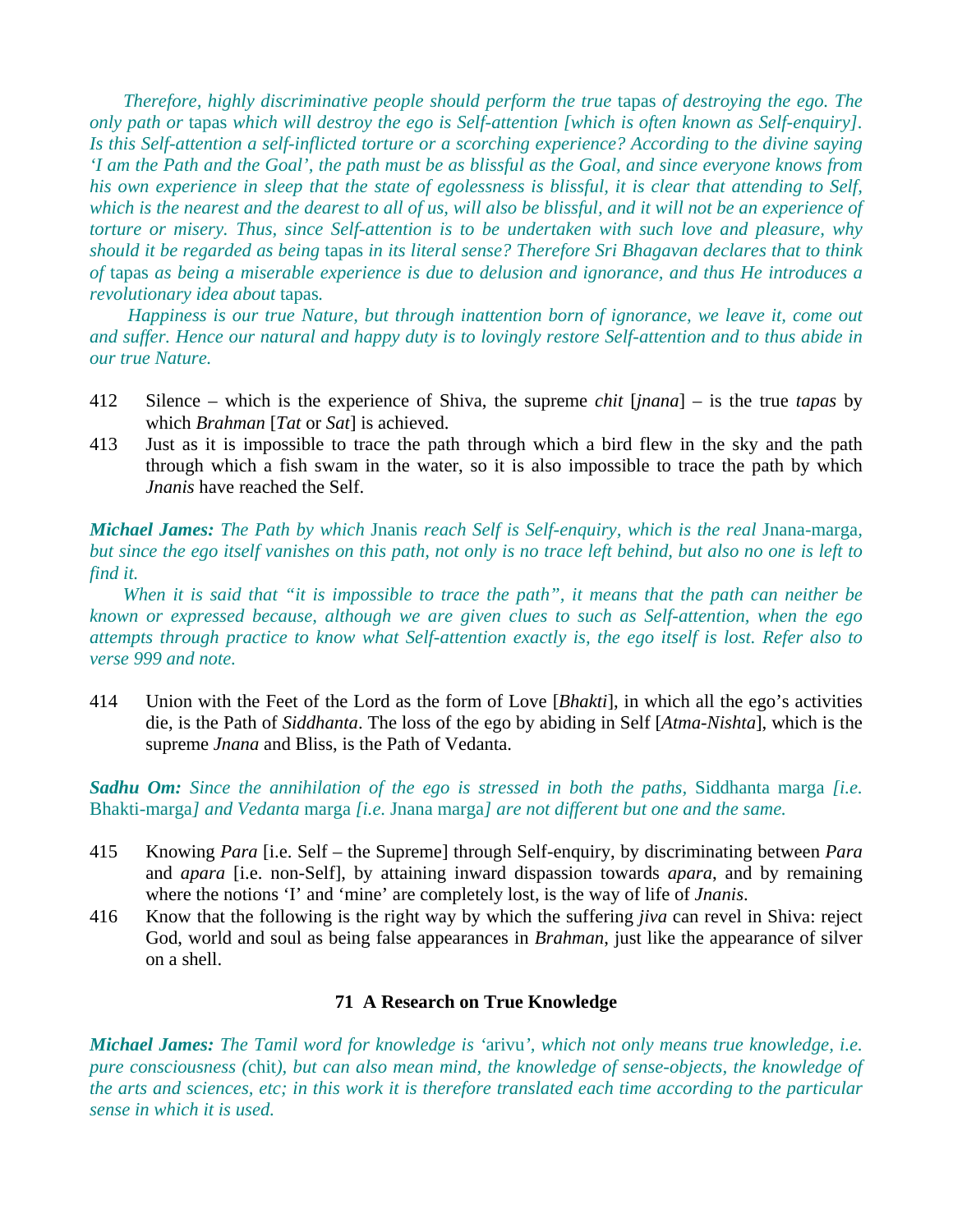- 417 Shiva shines in the golden Heart-temple of Knowledge [i.e. Consciousness] as Knowledge Itself. Only those who know Him by the pure Eye of Knowledge are truly worshipping the Truth, because Knowledge Itself is the true Supreme Thing.
- 418 The highest *Jnana*, which is knowing the perfect Reality is knowing the Knowledge by Knowledge itself. Until the Knowledge is thus known by the Knowledge Itself, the mind will have no peace.
- 419 Just as the ornaments are known to be many and different but the gold is known to be one, so the sense-objects are known to be many and different. Here the gold signifies the one absolute Being-Knowledge which results from the destruction of the *chittam* [i.e. the store of *vasanas*], and which is devoid of the qualified and objective sense knowledges.
- 420 To know the sense-objects as true instead of knowing the truth of the seeing-knowledge [i.e. the seerl is due to ignorance born of false delusion. The True Knowledge is not learning all the arts which you want to know, but losing the imaginary relative knowledge in Self-Knowledge.

# *Sadhu Om: Refer to* Ulladu Narpadu *verse 12: "The knowledge which knows [objects]cannot be True Knowledge …"*

421 Only the pure Knowledge of *Sat-Chit* [i.e. the Consciousness 'I am'] truly exists. All other [sense or mind] knowledges, which function in It as if true, are nothing but dark and fictitious ignorance; [hence] it is dangerous to believe them.

*Sadhu Om: The plain and simple Knowledge 'I am', which is experienced by everyone in deep sleep, is the perfect Knowledge. Refer to* Maharshi's Gospel*, Part I, Chapter I; "Sleep is not ignorance, it is one's pure state; wakefulness is not Knowledge, it is ignorance. There is full awareness [i.e. knowledge] in sleep and total ignorance in waking…" [8th edition, 1969, p. 11].* 

- 422 All other knowledges are defective and petty; the experience of Silence [i.e. Self-Knowledge] is alone Perfect Knowledge. The different objective knowledges are merely superimposed on Self, the Pure Knowledge, and hence they are not true.
- 423 Will those Great Ones who have the pure *Jnana-drishti* [i.e. the outlook of *Jnana*] consider the objective outlook of the petty ego to be Knowledge at all? The Knowledge is only That which knows the Pure Knowledge, and not that which knows other things.

*Sadhu Om: "…That which knows the Pure Knowledge…" is the Self-Knowledge which shines as 'I am'.* 

424 Though one has known many subtle, rare and wonderful things, can one be a *jnani* until one comes to know the knower of them? Know that one cannot be.

*Sadhu Om: Refer to* Atma-Vidya *verse 3: "Without first knowing our Self, of what avail is it then to know anything else, for what else is there to know after Self is known?"* 

- 425 Tell me, O mind that madly rushes outwards, can there be any source from which all this universe springs forth other than that Knowledge which is never born out of another?
- 426 Why is knowledge often said to be the only base for anything and everything? Because Knowledge, which is the base for everything which rises [i.e. which comes into existence], remains as the sole base even for Its own existence.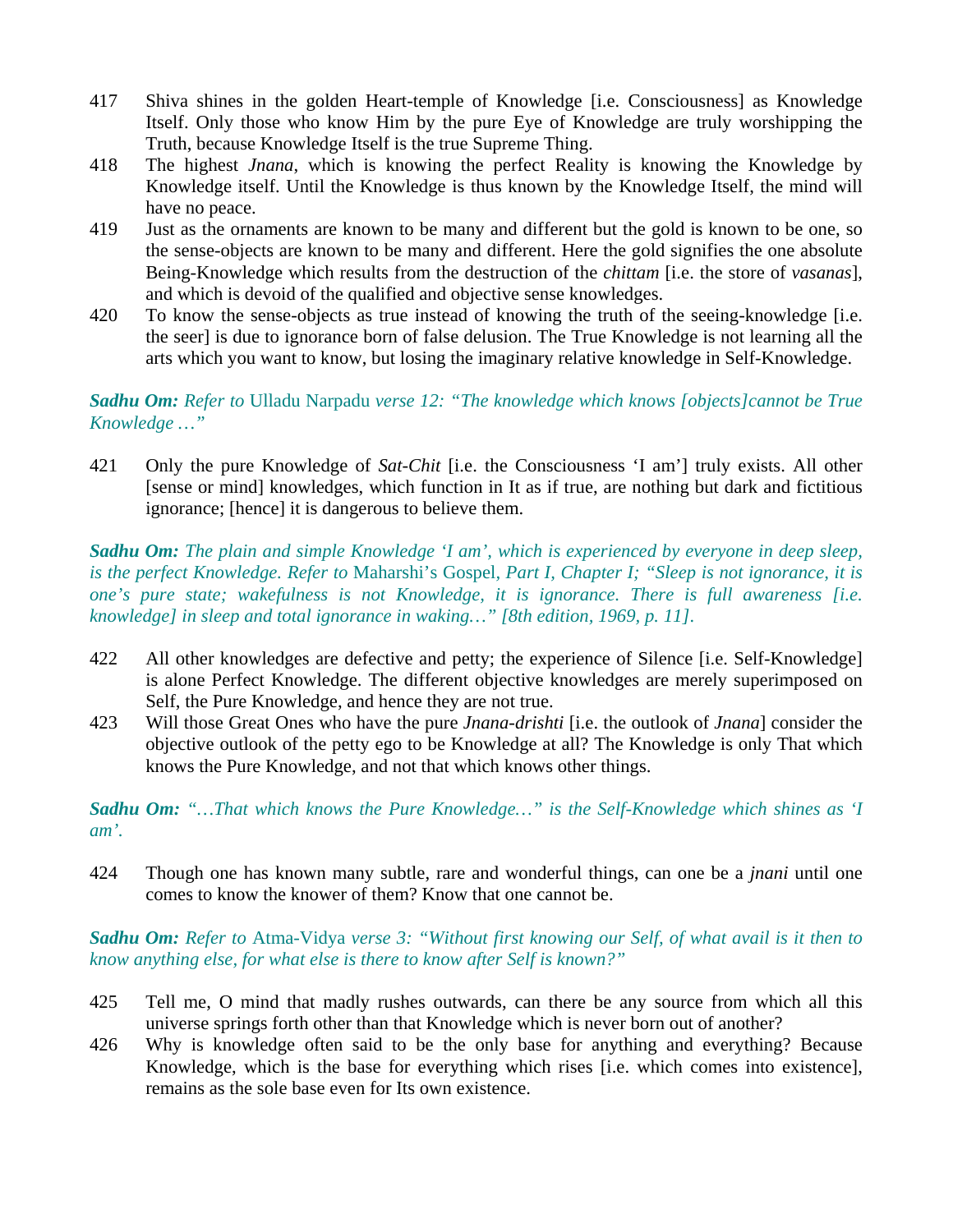*Michael James: Read verse 428 along with this verse. Refer also to Upadesa Undiyar verse 23; "…there is no Consciousness [*Chit*] other than Existence [*Sat*] Itself to know Existence …".* 

427 A support [i.e. a base] is needed only for an inert thing which is *asat* [i.e. which is not real existence]. Why then does a necessity arise that WE, *Sat-Chit*, should need some other *Chit* as our support? It is because of the delusion by which we think that we are the impure *chittam* [mind].

#### *Michael James: There are two possible versions of verse 428:*

- 428a Because our real Nature is Itself *Sat* [Existence], unlike other things which are *asat*, know that the base for the ever-existing Consciousness is that same Self-existing Consciousness Itself.
- 428b Since 'I', our real nature, ever shines as Existence [*Sat*], unlike other things which are nonexistent [*asat*: i.e. which seem to exist at one time and not at another time], know that 'I' [Self], which shines of itself [i.e. without any other aid], is the base for the ever-existing Consciousness [*Chit*].
- 429 Thus, while that Consciousness, the Reality itself, is you, instead of knowing with that Consciousness that you are Consciousness itself and remaining as It is, you know the world, which rises out of you, the Consciousness, and suffer very much. Alas, what can I say about this!

## *Michael James: Though the world is seen outside, it is only an apparent manifestation rising from within.*

- 430 Those who do not know through Self-enquiry what is the truth of their natural state [Self] mistake the alien body to be 'I' and see the world as different from themselves and hence suffer in delusion. All other things except that ['I'], which shines as the one undeluded Existence-Consciousness-Bliss [*Sat-Chit-Ananda*], are seen on account of the deceitful play of *maya*.
- 431 To one whose attention is only upon the things known [the five sense-objects] but not even the least upon the knower – to such a lump of mud [the fleshy body] in the form of a human being, can any scripture teach true knowledge [*Jnana*]?
- 432 Is it not because you are knowledge [i.e. consciousness] itself that you are able to know the world? If [instead of knowing the world] you turn your attention, taking that Consciousness alone as your target, It will Itself as the Guru reveal the Truth [i.e. Reality].

 *Sri Muruganar: 'Turn your attention taking that Consciousness alone as one's target': This is the state in which one consciously remains, not knowing other things and not forgetting oneself. Since throughout the waking and dream states the mind was in the habit of attending to other things, the second persons [i.e. the world, which is a mental conception], it can only conceive even God, who is in truth beyond mental conception, to be an object of perception. But now, when the mind attends to Self, Self destroys this illusory habit of the mind and makes it know: 'I do not exist, only Self, the real God, truly exists'. Thus Consciousness, one's target, itself as the Guru reveals the truth.* 

 *The mind's longing to see God in the form of an object [i.e. as a second person] is due to the forgetfulness of its true nature – Existence-Consciousness – and to its acting with doership as an individual. But when, giving up the objective attention, it remains as Consciousness itself, the aforesaid doership and forgetfulness are lost and the mind now understands that Self alone is the real God and thereby attains eternal Peace.*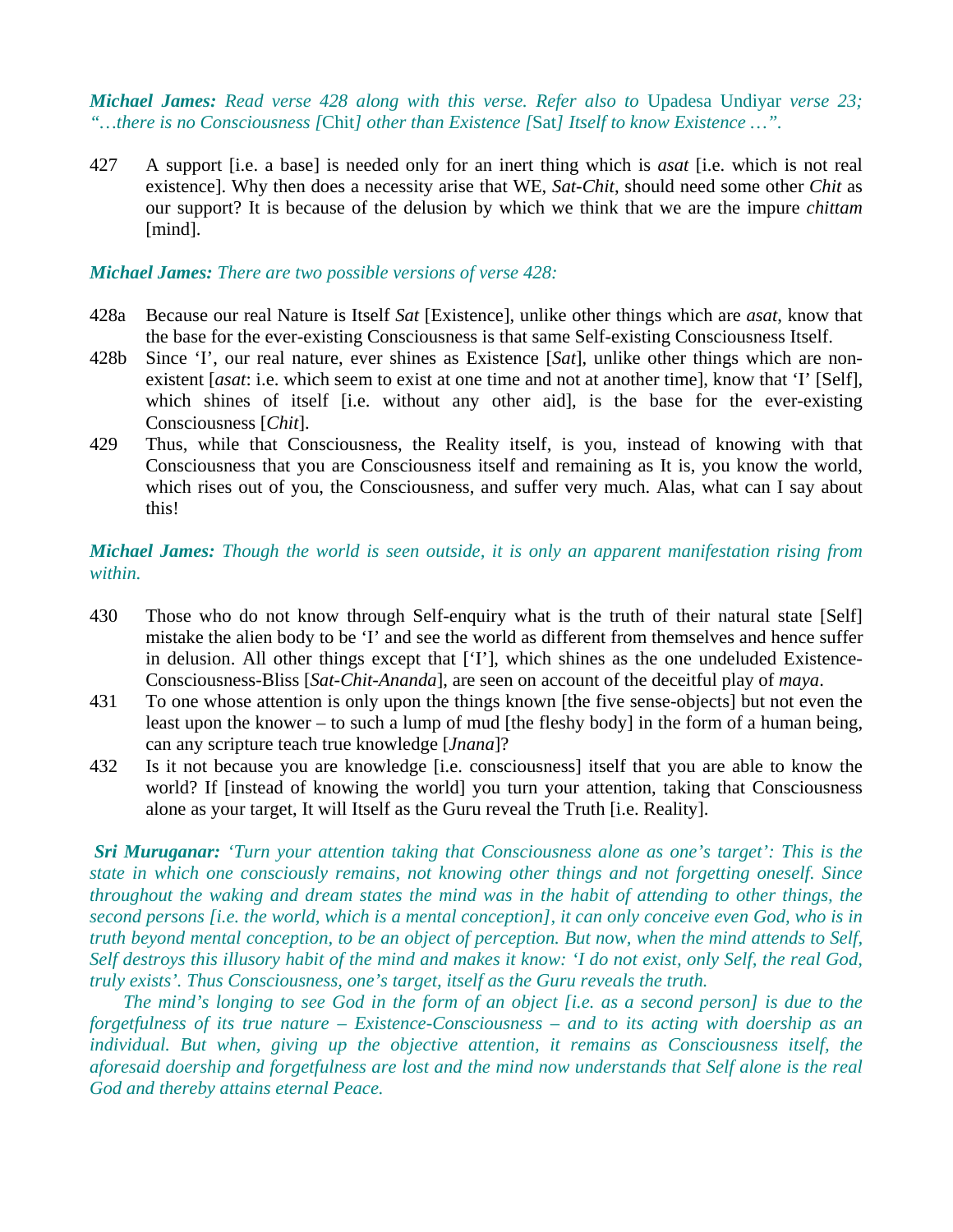- 433 Only the truth of Self is worthy of being scrutinized and known. Taking It alone as the target, one should keenly attend to It and know It in the heart [i.e. within]. It can be known only by the silent and clear mind which is free from agitation and activity.
- 434 All kinds of knowledge [even the knowledge of all the arts and sciences] will completely merge into the Silence – the pure knowledge of Self. All other states [as well as knowledges] appear to exist only because of the play of *Chit-Sakti* [the knowing power, i.e. the mind], which exists in Self, the supreme and natural state of Bliss.

*Michael James: 'All other states' means all states of knowledge (consciousness) other than the Silence.* 

435 The natural consciousness of existence [I am], which does not rise to know other things, is the Heart. Since the truth of Self is clearly known only by this actionless Consciousness, which [merely] remains as Self, this [i.e. the Heart] alone is the supreme Knowledge.

*Michael James: Actionless Consciousness is the Consciousness which does not have the action of rising and knowing other things.* 

*Sri Muruganar: The word 'Heart' denotes Self and not a place. Being Self [*Atma Nishta*] is itself knowing Self [*Atma Jnana*]. Consciousness [*Chit*] knows existence [*Sat*] because existence is not other than consciousness.* 

436 All that is known should be known to be merely that knowledge [which knows them] and should merge into Knowledge – Self. One's very reality which shines in such an intensity of Self-abidance, utterly destroying all differences, is Liberation – the unequalled state.

### *Michael James: "that knowledge [which knows them]" is the mind.*

437 Since the nature of Reality is non-dual [i.e. not two], true Knowledge cannot be the knowing of an other. Therefore, when the mind is absolutely free from delusion [i.e. does not know an other] and abides unwavering in beatitude – that is the true Knowledge.

*Sadhu Om: Since the real Thing [*Sat*] is one and not many, the real Knowledge [*Chit*] must also be one: the knowledge of one's own existence, and it cannot be the knowing of many things. Hence, the Self-abidance in the form of 'I am', the feeling of mere first person singular, wherein the mind, the distorted Knowledge that many things, which everybody has now, has been put to an end, and its moving nature, i.e. knowing other things, has been stopped, alone is the true Knowledge.* 

438 Know that Knowledge is non-attachment, Knowledge is purity, Knowledge is union with God, that unforgettable Knowledge is fearlessness [*abhayam*], Knowledge is the elixir of immortality, Knowledge alone is everything.

*Michael James: Here and in the following two verses Knowledge is used in the sense of pure consciousness.* 

Abhayam *may alternatively mean: 'the place of refuge'.* 

439 The Knowing of the breadth and length, the bottom and top – the depth and height – of Knowledge is nothing but the blissful stillness of mind; it is impossible for even gods to know that state of Knowledge.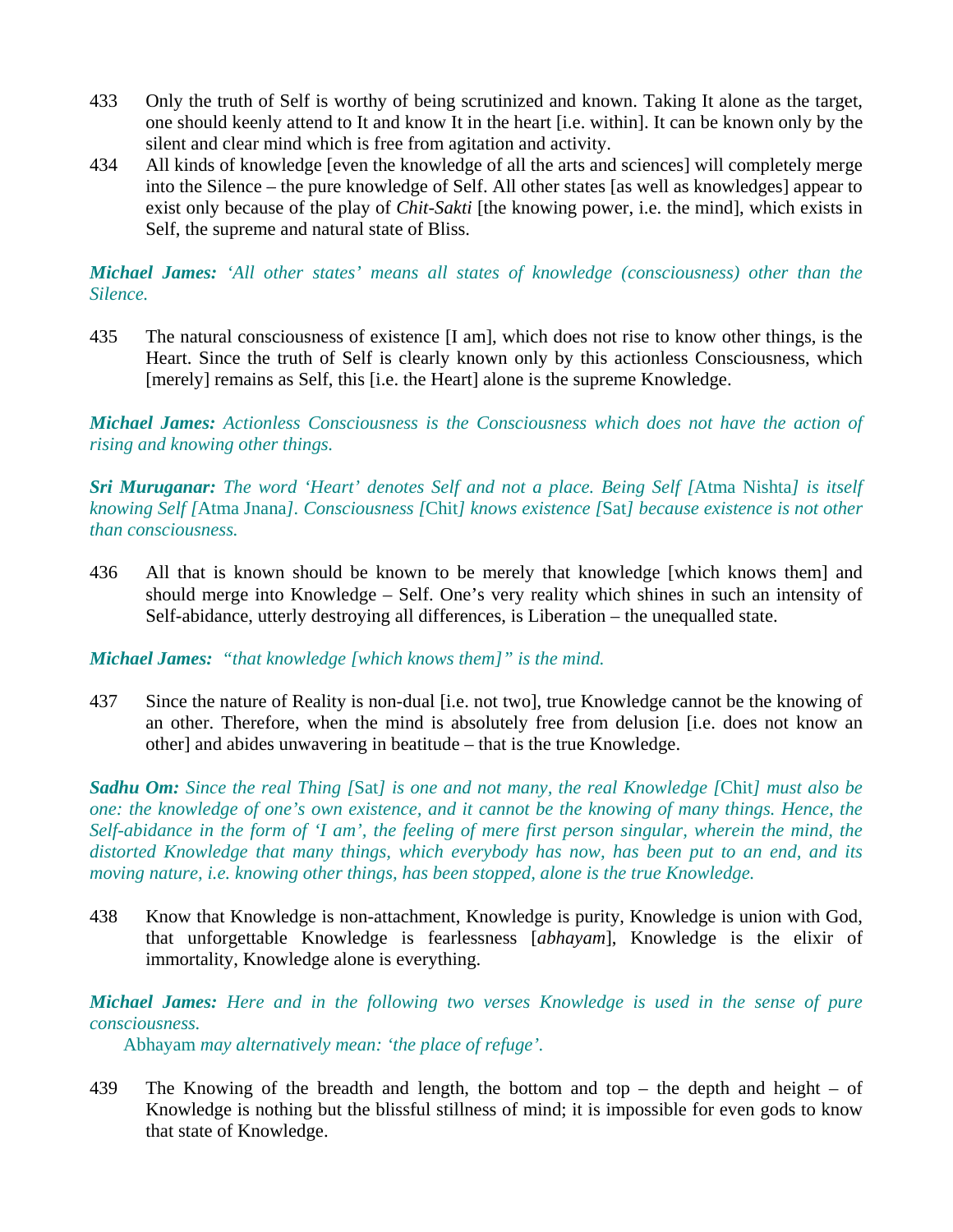*Sri Muruganar: Since Knowledge transcends all limitations and measurements, it is beyond comprehension. The merging of the mind-knowledge in the non-dual Knowledge [*Kevala Arivu*] and remaining there in Bliss alone is the knowing of the Knowledge.* 

440 Without Knowledge [Self] there is no world; without Knowledge there is no soul; without Knowledge there is no God. Therefore, the knowing of Knowledge [as defined in the previous verse] is the ultimate Goal.

#### **72** *Nirvana*

*Michael James: '*Nirvana*' means unveiling, i.e. the shedding of the five sheaths. See also* Sri Arunachala Aksharamanamalai*, verse 30.* 

- 441 Just as the snake sheds its skin without any suffering, it is our worthy duty to shed the five sheaths, which cause misery on account of fast attachment to them.
- 442 *Jiva-nirvana* is the state in which the attachment to the five sheaths has been removed in order to enjoy fully the silent Bliss born out of the Grace of the Lord, Self, who is the Consciousnessspace.

*Sadhu Om: This verse can also be interpreted in the following metaphorical and mystic way: The bride [the* jiva*], in order to be granted the full enjoyment of her bridegroom [Self], has to shed her shyness in form of attachment to the five sheaths.* 

### **73 The Attainment of Self**

443 Since it is our common experience [for one and all] that we remain bodiless and shine alone even in a state of nothingness [i.e. sleep] where the world does not exist, losing permanently our identification as 'I' with the form of five sheaths, is indeed the attainment of Self [or Selfrealization]. Thus should you be sure!

*Michael James: In the understanding of most aspirants, 'Self-realization' is the attainment of something – Self, which they believe they do not have as yet, while in fact 'Self-realization' is the loss of something – the ego, which is already there. "… To make room, it is enough that the lumber be removed; room is not brought in from elsewhere" says Sri Bhagavan in* Maharshi's Gospel *Part I, chapter 4 (see also* Maha Yoga*, 7th edition, page 121).* 

444 Since, when the ego is destroyed, the Self-sun shines as the sole Reality, putting an end to this dream, which is false, and bringing about the true awakening – the mere destruction of the ego, through Self-enquiry, is the attainment of Self [or Self-realization]. Thus should you know!

*Michael James: 'The dream which is false' is this present waking state. 'the true awakening' is the state of* Turiya *or* Jnana*.* 

445 When 'I' and 'mine' are destroyed by the clear true Knowledge, which is free from the questionable knowledge ['I am the body'], even while living in this illusory world, that is the state in which one abides as That.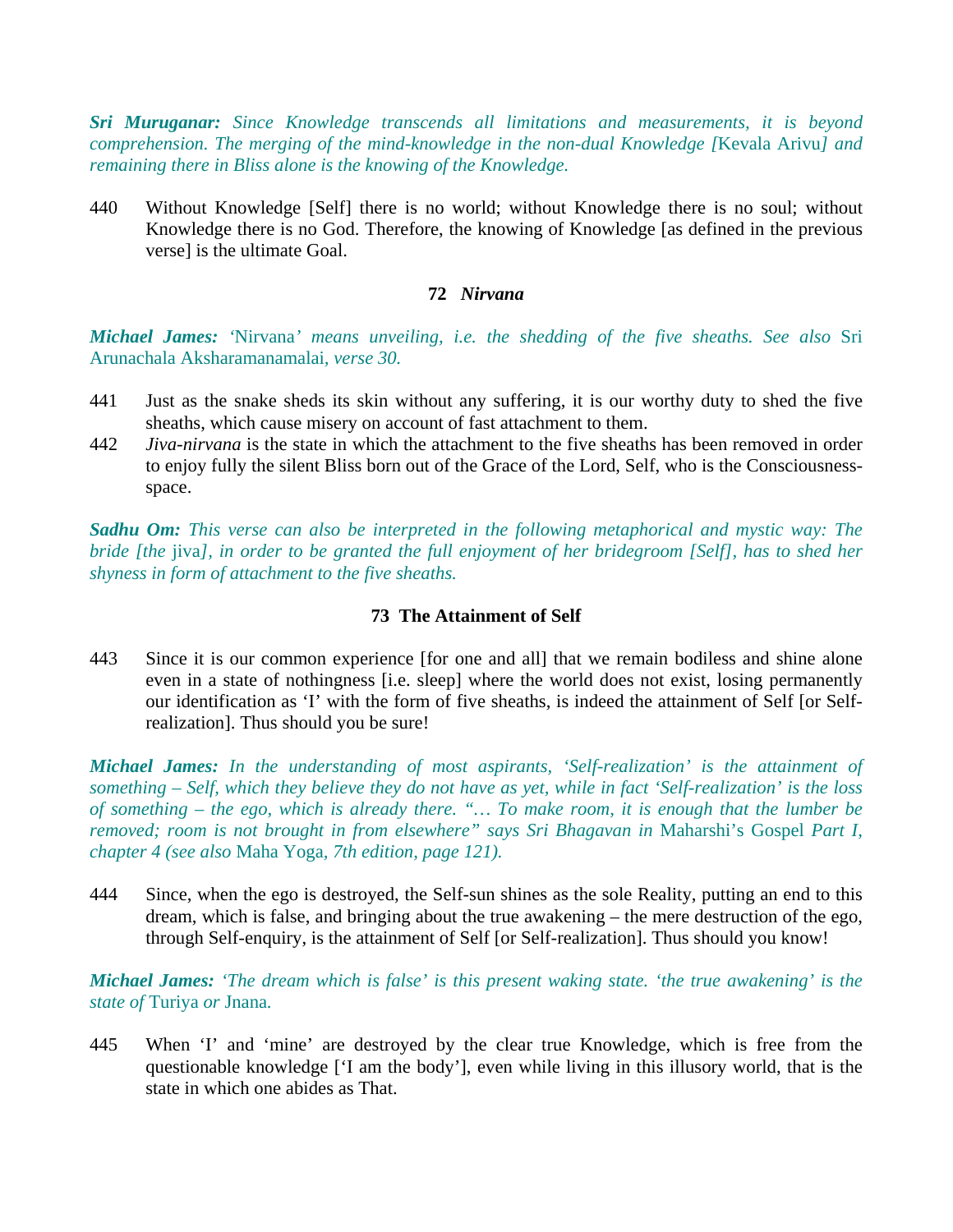*Michael James: 'free from the questionable knowledge' may also be translated as 'free from the five sense-knowledges …'* 

 *The purpose of the two previous verses is to describe the true nature of the attainment of Self; since the* Mahavakya *'I am That' denotes this state of Self-attainment (Self-realization) the destruction of the ego is also the attainment of 'I am That', as is described in this verse.* 

446 Since the reality, the source [of 'I', the ego], shines so very subtle in the heart as to be known only to a very subtle attention, it is impossible for those whose mind is as gross and as blunt as the head of a pestle to attain the target!

*Sadhu Om: Refer to* Vichara Sangraham*, chapter 8: '… Just as it is impossible to separate the fibres of a silk cloth with a thick crowbar and just as it is impossible to find out the nature of minute things with the help of a lamp flickering in the wind, the experience of Self cannot be gained by a mind which is gross and wavering due to the influence of dullness [*tamo-guna*] and activity [*rajo-guna*]; because It [Self] shines very subtle and motionless…"* 

#### **74 'The Conclusive Knowledge to be Obtained' or 'The Well-established Knowledge'**

*Michael James: The title of this chapter has two meanings:* 

- *1) 'The conclusive knowledge to be obtained (through reflection)', and*
- *2) 'The well-established knowledge (the* Jnana *of the* Jnani*)'.*

 *Out of the four verses in this chapter, the first three deal with the conclusion which we have to reach through reading and reflection, and the fourth verse describes the state of unshakeable Selfknowledge of a* Jnani*.* 

447 Because in the perfect Thing – Silence [Self], no thought rises, because place is merely a thought, and because the two other places [second and third persons] rise only after the rising of 'I', 'I' [the first person] is the first place.

*Sadhu Om: In Tamil grammar, (1) 'I', the first person, (2) 'you', the second person, and (3) 'he, she, it, or they', the third person, are called the first place, second place and third place respectively, unlike in most other languages. Those who do deep reflection [*manana*] i.e. deep thinkers, can find out that this is a good clue for the spiritual quest. How? Time and place [space] are the first two conceptions [illusions] born of* maya*. In this verse instructions about the nature of 'place' are given, whereas in verses 747 and 748 of this work and in verses 15 and 16 of* Ulladu Narpadu *the nature of 'time' is well described.* 

 *Because Self is mere Being, which has no rising, it is to be known that even the first person, which has a rising, is not there. Refer also to the 14th verse of* Ulladu Narpadu *which says: "…When the first person ceases to exist through enquiry into the truth of that first person…"* 

 *Ego is thought identifying as 'I' a body which is bound by time and space. Therefore, time and place cannot but be found interwoven in every thought that rises from the ego. Though, at first, it may seem to be a wonder to hear that no one can make any thought without time and place, after a little reflection it will be found that it is an undeniable truth. Let us now see this verse once again in the light of this explanation.* 

 *Since out of the three places, first, second and third, 'I' is the one that rises first, Sri Bhagavan points out that 'I' is the foremost among the place conceptions. Further, it is pointed out that, since place is a mere thought, even 'I', the first place is merely a thought. Moreover, by pointing out the*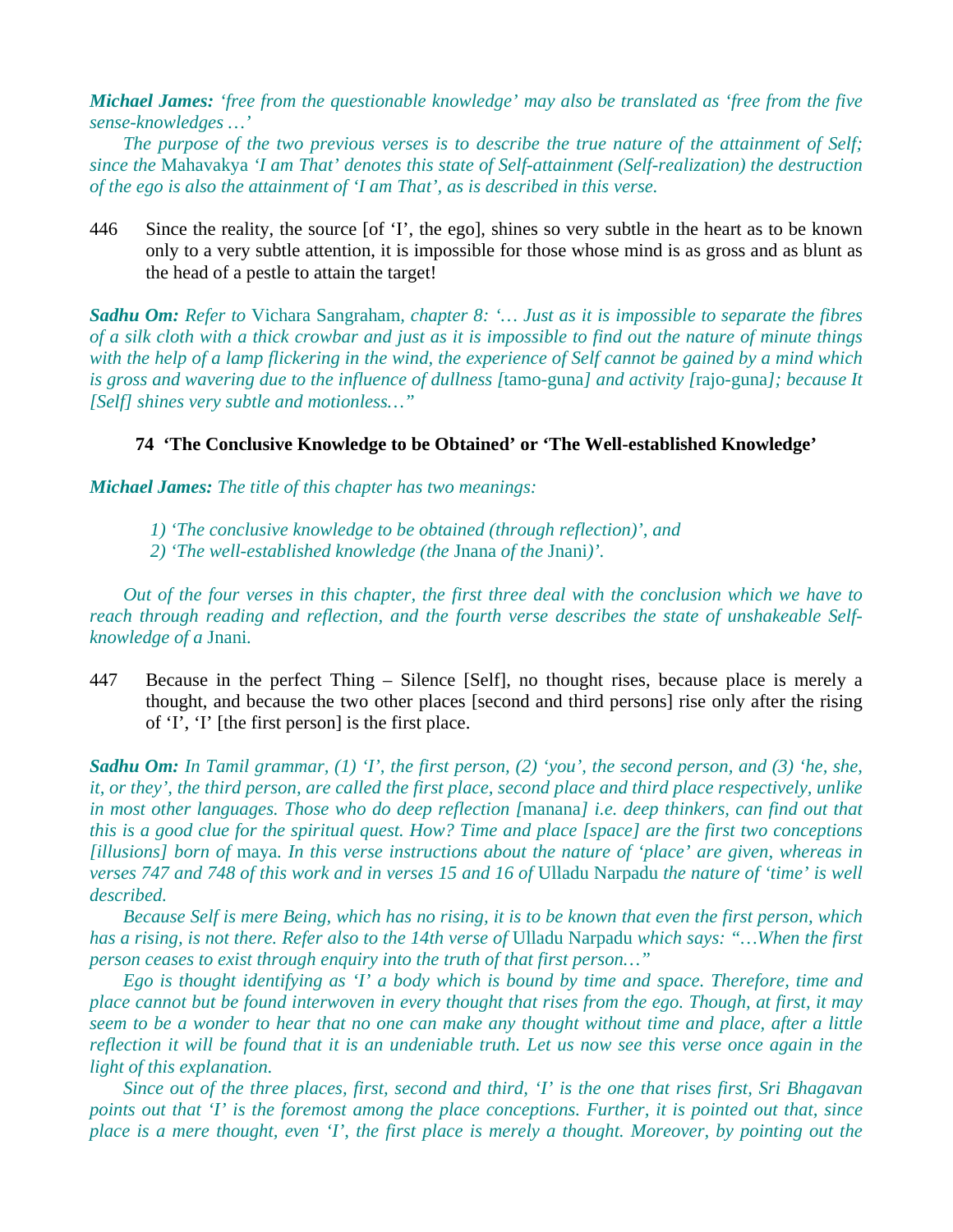*logical inference: 'No thought can rise in Self, since the form of Self, the perfect thing, is Silence', Sri Bhagavan concludes that even the least rising of 'I', the ego, is not possible there.* 

 *Just as 'I', which among the three places [first, second and third places] is taken for spiritual research stands as the first and the source of all places, so also the 'present', which among the three tenses [past, present and future] is taken for spiritual research, stands as the first and source of all divisions of time. Just as 'I', the first place disappears when enquired into, the 'present', the first time, also disappears on enquiry, revealing the timeless and placeless [spaceless] nature of the supreme, Self. Since even the first time, i.e. the 'present', is merely a thought, just like the first person it cannot have a rising in Self. Thus, since Self transcends time and space,* Ajata *(see the note to verse 100) must be known to be the right conclusive knowledge to be obtained, and this is to be understood to be the aim of this verse.* 

 *Finally, from the three reasons given in this verse, we have to draw six conclusions:* 

 *1) Self is not a place 2) place does not exist in Self 3) 'I' is a thought 4) 'I' is the first place 5) Self has no rising 6) Self is not the first place.* 

448 That which rises as 'I' in the body is mind. When an attempt is made to find out wherefrom this thought 'I' rises in the body, it [the 'I'-thought, or mind, which thus searches] reaches the Heart, therefore, it is indeed from Heart [Self] that the mind rises.

*Sadhu Om: These are the words of Sri Bhagavan in* Who am I? *When we wake up the 'I'-feeling rises from one place in the body and then spreads all over the body; what is described in this verse as 'first' is that place. However, Sri Bhagavan here gives us a clue that by so tracing the 'I'-thought, a place will not be found, but the tracing power, the one who traces, will dissolve into Self.* 

449 Other than thoughts there is no God, world or soul. In all thoughts, the thought 'I' is pervading. This 'I'-thought is the first of all thoughts. The source from which the 'I'-thought rises is the Heart.

*Michael James: When in this verse and the previous verse Heart is said to be the source from which the mind rises, Heart should not be taken to be a place. It must be understood to be the thing from which mind emerges. The reason for asserting so is given in the next verse.* 

450 Those who abide firmly in Self will never know any other thing as a base [i.e. as a place] but Self. They, the really [*Sat*] shining [*Chit*] One, affording a place to all things – as does the screen [in a cinema show] – will make them shine [as if real].

*Michael James: The* ajnani *feels that he is only the body, and therefore he experiences the universe as outside of himself. That is, he thinks that all things are existing or somewhere in space; in his view, earth or space are the base for all. The* Jnani*, on the other hand, does not limit Himself as a body and therefore knows that He is not in the universe but that it is in Him. That is to say, He experiences that His existence is the base on which, or place in which, all other things, including earth and space, exist. He knows that because He is, everything seems to exist, and hence they are in Him and He alone is their base.*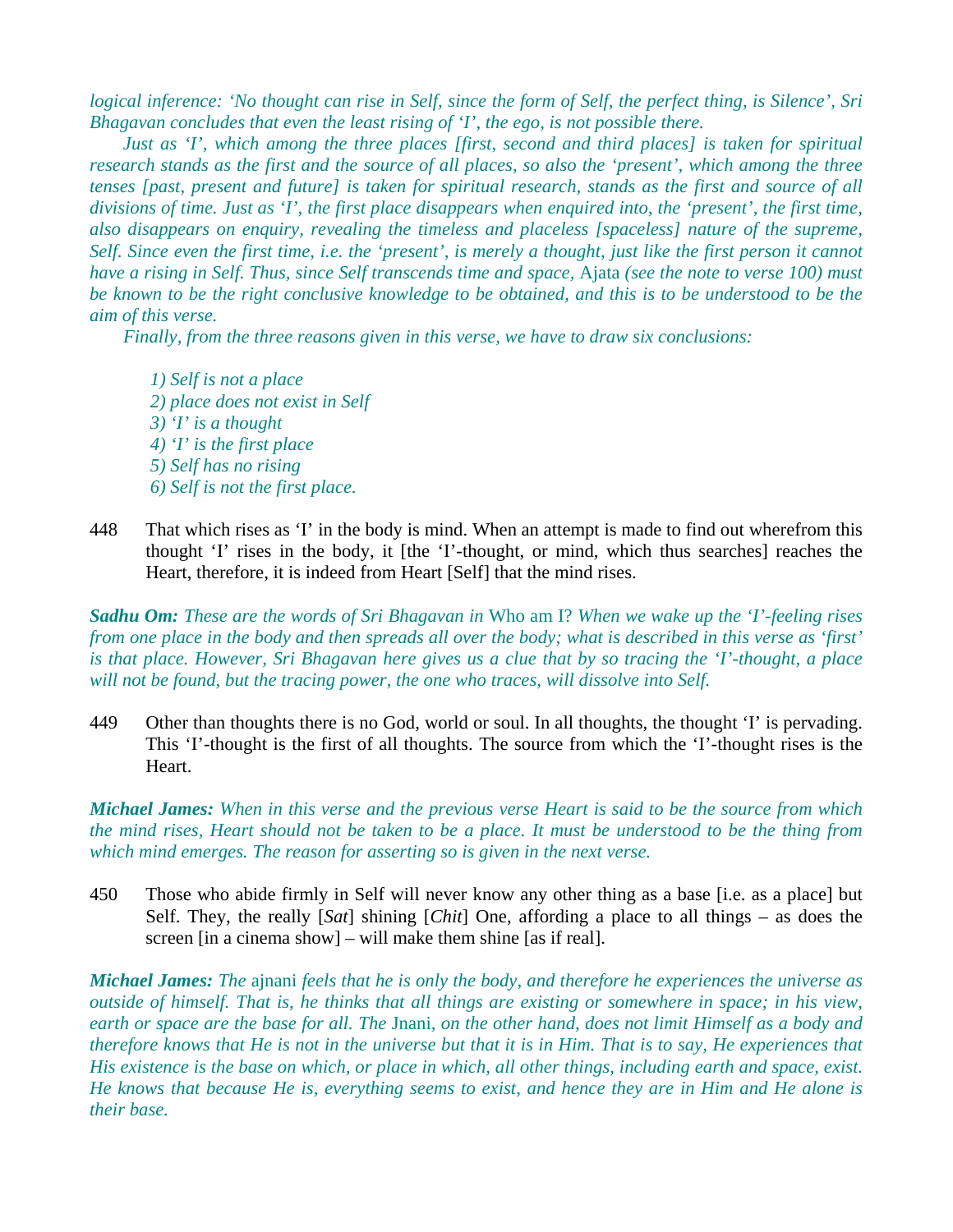## **75 The Experience of Happiness**

- 451 To the extent that one dives within the Heart, to that extent one experiences that happiness which, though really shining as the unbroken nature of one's Self, is experienced interruptedly in so many different ways [by means of the sense-objects].
- 452 If you firmly fix your mind in the Heart, the true knowledge will dawn. Being then drowned in the experience of the joyous peace of *Sada Siva*, you will shine as the Sun of true knowledge with the splendour of a thousand rising suns.

## *Michael James:* Sada Siva *is the eternal supreme goodness, i.e. Self.*

453 Whenever thoughts [desires] are satisfied, the mind reaches its source [the Heart] and experiences only the happiness of Self. This indeed happens in this life when the liked are obtained, when the dislikes are removed, and during the time of abiding in Self [*samadhi*], of swoon and of cherished sleep.

### *Sadhu Om: Refer to* Who am I?

454 In this foolish life of egotistic delusion conceived by the petty mean mind, which is a contracted form of the *chittam*, is there anyone who experiences the true happiness of serene clarity which shines forth when the *chittam* remains without even the least thinking!

*Michael James:* Chittam *is the storehouse of the knowledge and the consequent tendencies (*vasanas*) gathered from birth to birth.* 

### **76 Sleep**

- 455 Even though people enjoy the highest happiness in deep sleep, where no other thing exists, instead of understanding that it is the true happiness and trying to achieve it in life [i.e. instead of finding the means – the Self-enquiry – to experience it uninterruptedly even in the waking state], craving to obtain other things, sense objects, as if they were the remedies for the miseries that occur, is utter foolishness.
- 456 Ignorance is concerned only with the other objects which are known to the mad ego in the two states other than sleep and swoon [i.e. waking and dream], but is not concerned with Self.

### *Michael James: 'the other objects' are objects other than Self.*

457 Terming sleep as a 'sheath' [*kosha*] is only on account of the foolishness of Self-forgetfulness in which the waking state is considered to be a state of knowledge [*prajna*]. If the concept that the waking state is a worthy and true state of knowledge [*prajna*] is lost, then the very sleep will shine as the one, non-dual Reality.

*Sadhu Om: Since one takes the ego-consciousness [the 'I' am the body'-feeling], which exists in waking and dream, to be the real consciousness of one's existence, [one is in] a state of unconsciousness and ignorance. But if, by means of enquiry, one realises one's real state as the pure self-existent consciousness, devoid of the attachment to the body, the ego-consciousness which was experienced in waking and dream as one's existence will be found to be unreal, and the knowledge that the state which was referred to till then as sleep is the perfect, real Self-consciousness will dawn. It is only to make this clear that Sri Bhagavan said in* Maharshi's Gospel*: "Sleep is not ignorance, it is*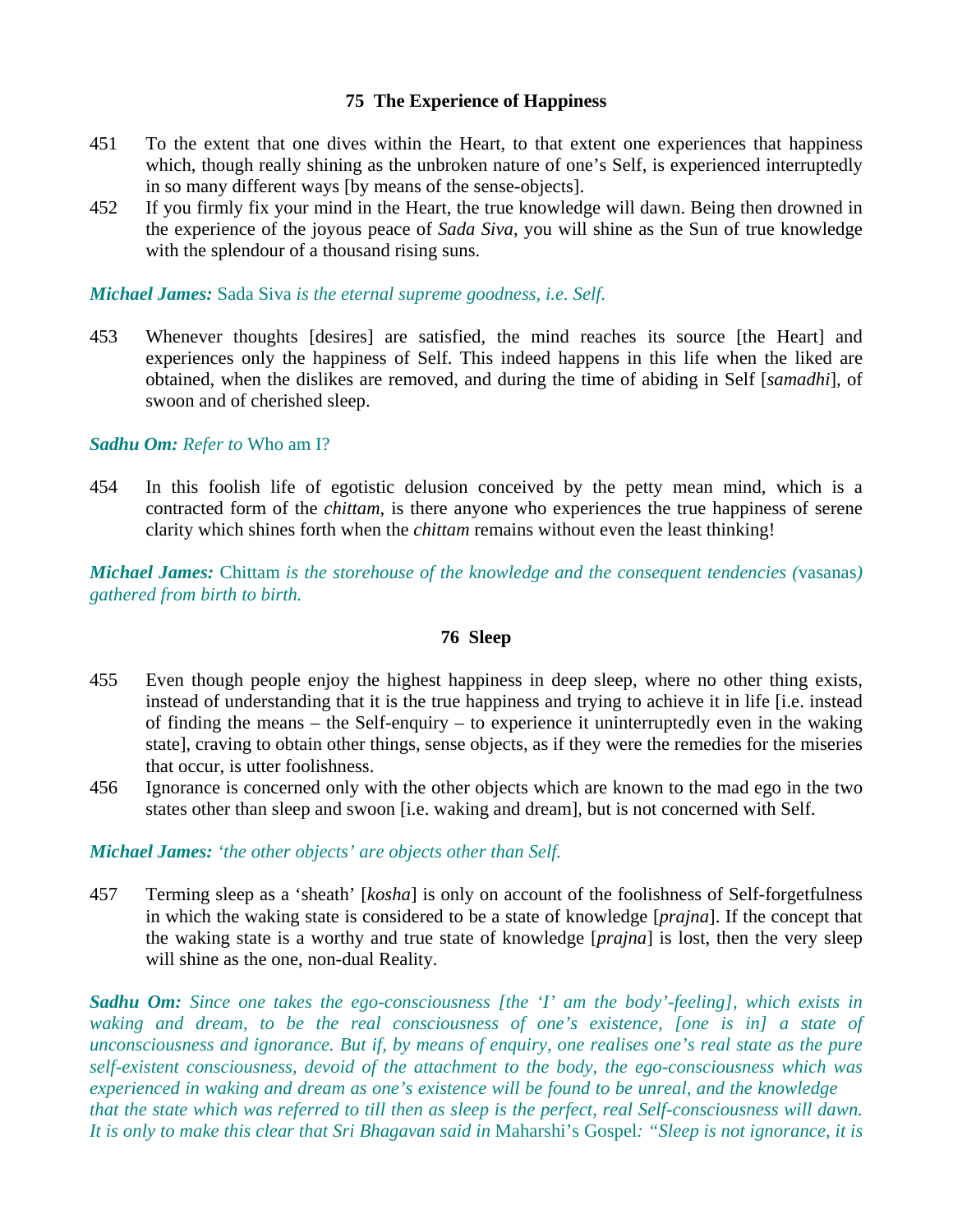*one's pure state; wakefulness is not knowledge, it is ignorance. There is full knowledge in sleep, and total ignorance in waking …"* 

458 That one who, not knowing his real greatness, is deluded into thinking that he was unable to see [or know] anything during sleep is only the fully fattened ego, the root, who was considering himself during the previous two states [waking and dream] to be the seer, [and it is not You, Self]!

*Sadhu Om: For Self, which was shining during sleep, there was no delusion of such knowledge and ignorance. All these are only for the ego. It is only the ego, who was absent during sleep, who says after rising in the waking state that he did not know either other things or even himself.* 

459 When the triads [seer-seen-seeing, knower-known-knowing] disappear due to the destruction of the base, the foolish ego, and when the manyness [the states of waking and dream] is thus completely destroyed, the pure, broad Daylight [Self] that then shines like a hundred suns is the Night of Siva [Sivarathri].

*Sadhu Om: Sivarathri is an auspicious night when all* jivas *including Brahma and Vishnu, worship Lord Siva. The beauty to be noticed here is that such a night is explained to be pure broad daylight. Why? Since no other thing is known there, it is night; and since the pure consciousness shines there, it is bright daylight.* 

- 460 When the beginningless, impure tendencies, which were the cause for waking and dream, are destroyed, then sleep, which was [considered to be] leading to bad results [i.e. *tamas*] and which was said to be a void and ridiculed as nescience, will be found to be *Turiyatitam* itself.
- 461 *Anandamaya* is said to be a sheath [*kosha*] because of the great desire towards the waking state of the one identifying with the *vijnanamaya kosha*. But when the strong ego identifying with *vijnanamaya* is destroyed, the *anandamaya* that survives will lose the nature of a sheath [*kosha*] and remain as the supreme Bliss.

*Sadhu Om: Only because we have desires in the form of subtle tendencies to leave sleep often and to rise and make* pravrittis *in the* vijnanamaya kosha *[the intellect –* buddhi*], the* sastras *describe the blissful state of sleep as a sheath. It is only one's attachment, the desire to be active in* vijnanamaya*, that drags one out of the* anandamaya kosha *[sleep]. If this attachment is lost, the leaving of the blissful sleep will not happen. Then, the uninterrupted state of bliss [in sleep], instead of being a mere sheath, will shine as our natural, unending, true state of Bliss.* 

462 If one achieves the unshakeable state of Self-attention – one's Existence-Consciousness – till sleep overtakes one, one need not be heart-broken, feeling, 'Ah, the delusion of ignorant sleep, the forgetfulness, has overcome me!" [i.e. sleep will never come].

*Sadhu Om: Since the knowing of the consciousness 'I am' continues even there, it will not be a sleep, but will be experienced as the state of the shining of the Self.* 

# **77 The Real Thing**

463 The rope, the true knowledge [Self], into which disappears the wonderful snake, the minddelusion – which exists so long as it is not enquired into and becomes non-existent when enquired into – alone is the real Thing.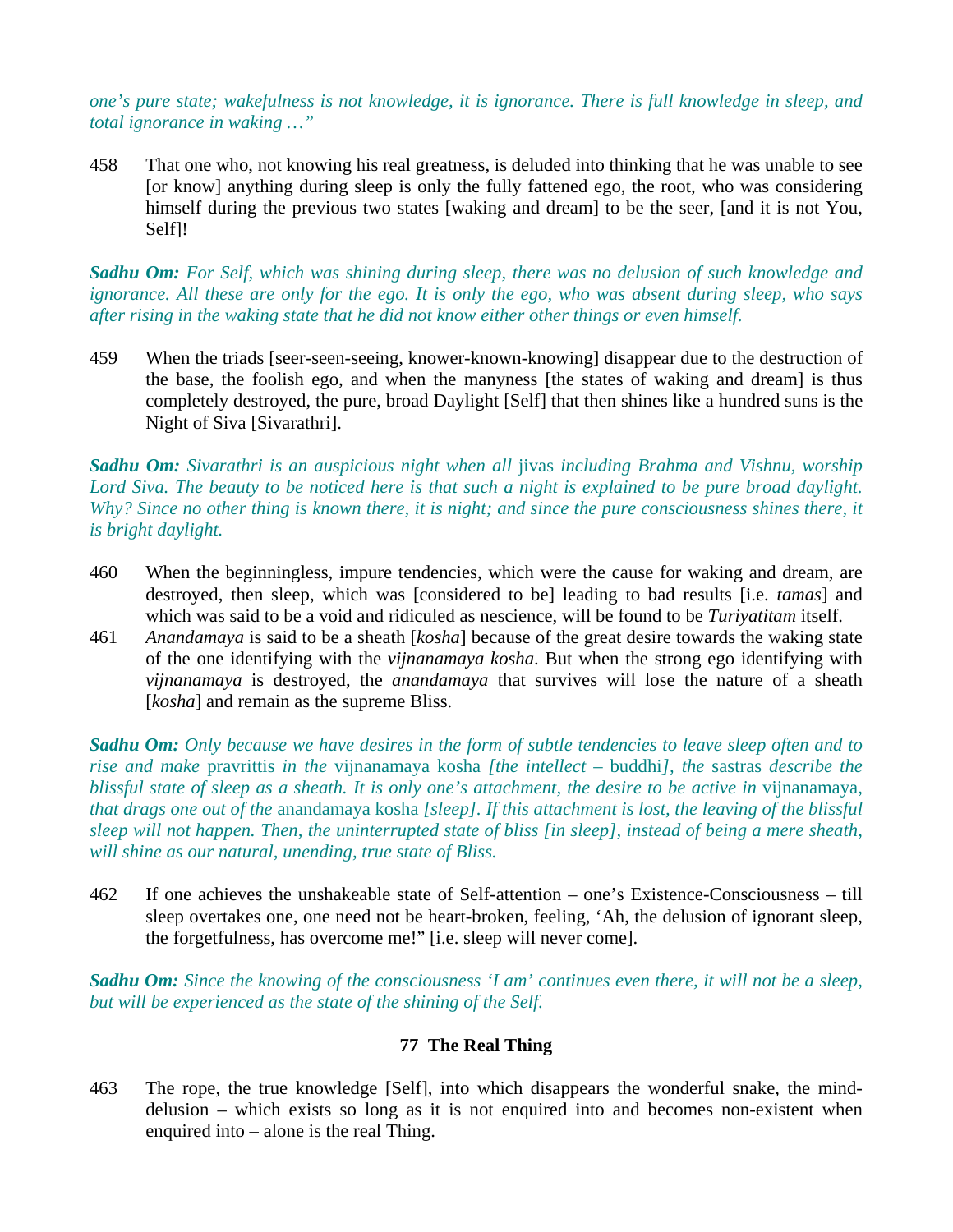*Michael James: The whole universe, which seems to exist on account of the wonderful illusion, the mind, is not the real Thing. The real Thing is only Self-knowledge, the One, into which the whole universe disappears when mind, its root, merges. Since non-enquiry alone is the reason for the seeming existence of the mind, Self-enquiry alone is the only way to know the real Thing.* 

- 464 The knowledge of the supreme Bliss which shines naturally [as 'am'], without any desire and beyond differences, in the well-established Self-abidance [*samadhi*] is the real Thing.
- 465 Since at all times and in all places the unmistakable Self ['I am'] alone shines eternally as the one Thing, except That, all other things at all times and in all places have to be dismissed as false.

*Michael James: What is called 'time and place' itself is false.* 

## **78 The Loss of Doership**

- 466 The pure Bliss of peace will shine within only for those who have lost the sense of doership. For, this foolish sense of doership alone is the poisonous seed that brings forth all evil fruits.
- 467 Instead of going on, driven by the restless thoughts, performing actions such as 'I should do this, I should give up that' as if they were worthy to be done, acting according to how the Grace of God, the Lord of our soul, leads us, is the right form of truly worshipping Him.
- 468 In ancient days the chaste lady [Draupadi] had her honour saved and her sari lengthened by the Grace of Lord Krishna only when at last, letting go of her own hold on her sari, she lifted up both her hands in complete surrender to Him; and the strong wicked one [Duchasana] who was stripping her fell down abashed.

*Sadhu Om: So long as Draupadi was trying to hold her sari by her own hands lest it should be stripped off and was calling Sri Krishna for help, His Grace did not begin to function. But as soon as, having complete faith in His gracious protection, she gave up holding her clothes with her own hands and lifted them above her head, her surrender became complete and hence His Grace began to function by making her sari grow unendingly and by making the wicked Duchasana, who was stripping her, fall down in a swoon. This incident is pointed out there in order to instruct us that we should give up the sense of doership and should thus surrender to God completely and unreservedly.* 

469 Those who, like a child who does not seek to know what is good for it [but leans upon its parents], purely depend upon the Mother, *Chit-Sakti*, the Grace of the Lord, reach His feet and remain naturally in His service [i.e. abide in Self], having lost all actions-done-with-doership, which are caused by the defectful delusion [*maya*] 'I am the body'.

*Sadhu Om: Rather than upon their own effort [which is only the sense of doership], devotees or aspirants always depend upon the power of the Grace of the Supreme. This power is personified here as the Mother. She is described as '*Chit-Sakti*' because Grace shines in everyone in the form of Self-Consciousness – the* sphurana *'I-I'. Since this is purely on account of the unaccountable mercy of the Lord, such Grace of His is described here as the Mother.* 

 *The correct way of understanding Sri Bhagavan's instruction here is that aspirants should completely and without doubting cling to the Self-consciousness 'I-I'. Like a child which, not even trying to know what is good for itself, depends solely upon its mother, if an aspirant, not even trying to know any scriptures, trying to do any yoga, or expecting any help from outside, simply clings to the 'I'-*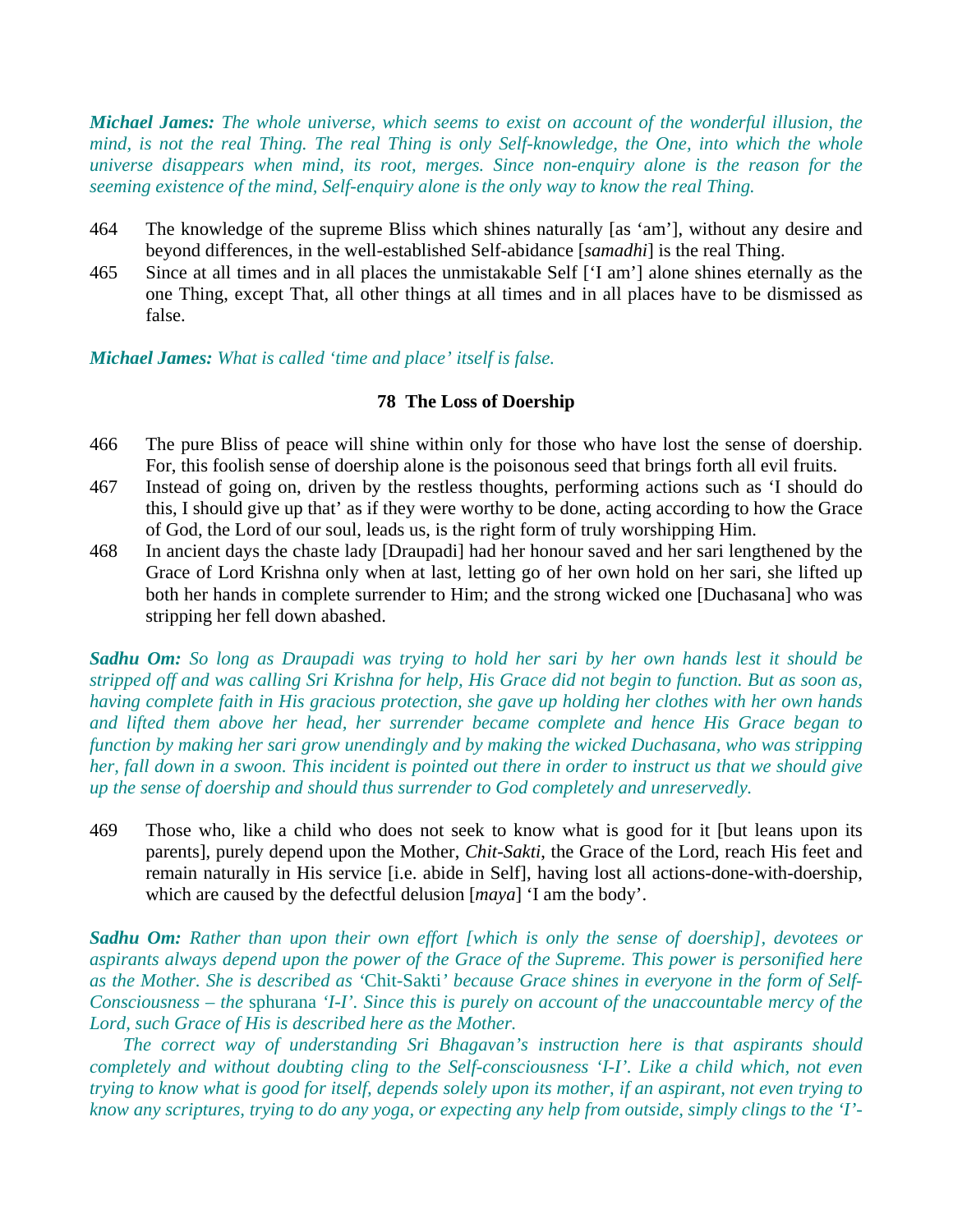*consciousness, that alone is sufficient and he will easily and surely be saved form all delusion and pitfalls.* 

 *Since clinging to the 'I'-consciousness is merely a 'being' and not a 'doing', neither does it need doership nor does it turn out to be action [karma] even. Thus the aspirant naturally ever abides in Self. Sri Bhagavan advises that this Self-abidance alone is the state of one's remaining in the service of the Lord.* 

- 470 The Lord who has fed you today will ever do so well. Therefore, live carefree, placing all your burden at His feet and having no thought of tomorrow or the future.
- 471 Know well that even performing *tapas* and yoga with the intention 'I should become an instrument in the hands of the Lord Siva' is a blemish to complete self-surrender, which is the highest form of being in His service.

*Sadhu Om: Since even the thought 'I am an instrument in the Lord's hand' is a means by which the ego retains its individuality, it is directly opposed to the spirit of complete self-surrender, the 'I' lessness. Are there not many good-natured people who engage themselves in prayers, worship, yoga and such virtuous acts with the aim of achieving power form God and doing good to the world as one divinely commissioned? It is exposed here that even such endeavours are egotistical and hence contrary to self-surrender.* 

472 One's thus becoming a slave to the Lord and one's remaining quiet and silent, devoid even of the egotistical thought 'I am His slave', is Self-abidance, and this is the supreme Knowledge.

**Sadhu Om:** How the same supreme knowledge which is obtained through the path of Jnana *[Selfenquiry] is obtained even through the path of* Bhakti *[self-surrender] is shown in this verse.* 

- 473 Seated in the Heart of everyone as Heart, the Lord will ordain everything according to one's destiny [*prarabdha*]. Therefore, if we unswervingly abide in Self, our source, all will happen unerringly.
- 474 Those who have the strong faith, "He who has planted this tree will water it", will never be distressed. If he [who planted it] sees the tree drying up, let even that pathetic sight be only his burden.

*Michael James: Devotees with great faith in God never feel concern for the needs of their life, because they are so sure that God will never abandon them. Even when it happens that they are not provided with their needs, they do not feel that they are afflicted; they simply endure with it patiently, feeling that it is only God who has to suffer by seeing them troubled. Hence on all occasions they are happy. This verse thus assures that for such devotees there is no misery at all in life.* 

475 Since God alone is the root, all that is offered to Him will go to the whole banyan tree, the world and souls which sprout out from Him, the root.

*Sadhu Om: Submitting oneself to God is like watering a banyan tree at its root. If, rejecting this selfsurrender, which is nothing but the state of true knowledge, one engages oneself in the world thinking that one is doing service to the world, it is just like spraying water on the leaves and branches of the banyan tree. On the other hand, if one surrenders oneself to God, truly that alone is the real service to the whole world and all the souls.* 

*Here, some may doubt that this instruction seems to contradict the 5th verse of Upadesa Undiyar. But in truth it is not so. How? Verse 5 of* Upadesa Undiyar *points out that worshipping the universe by*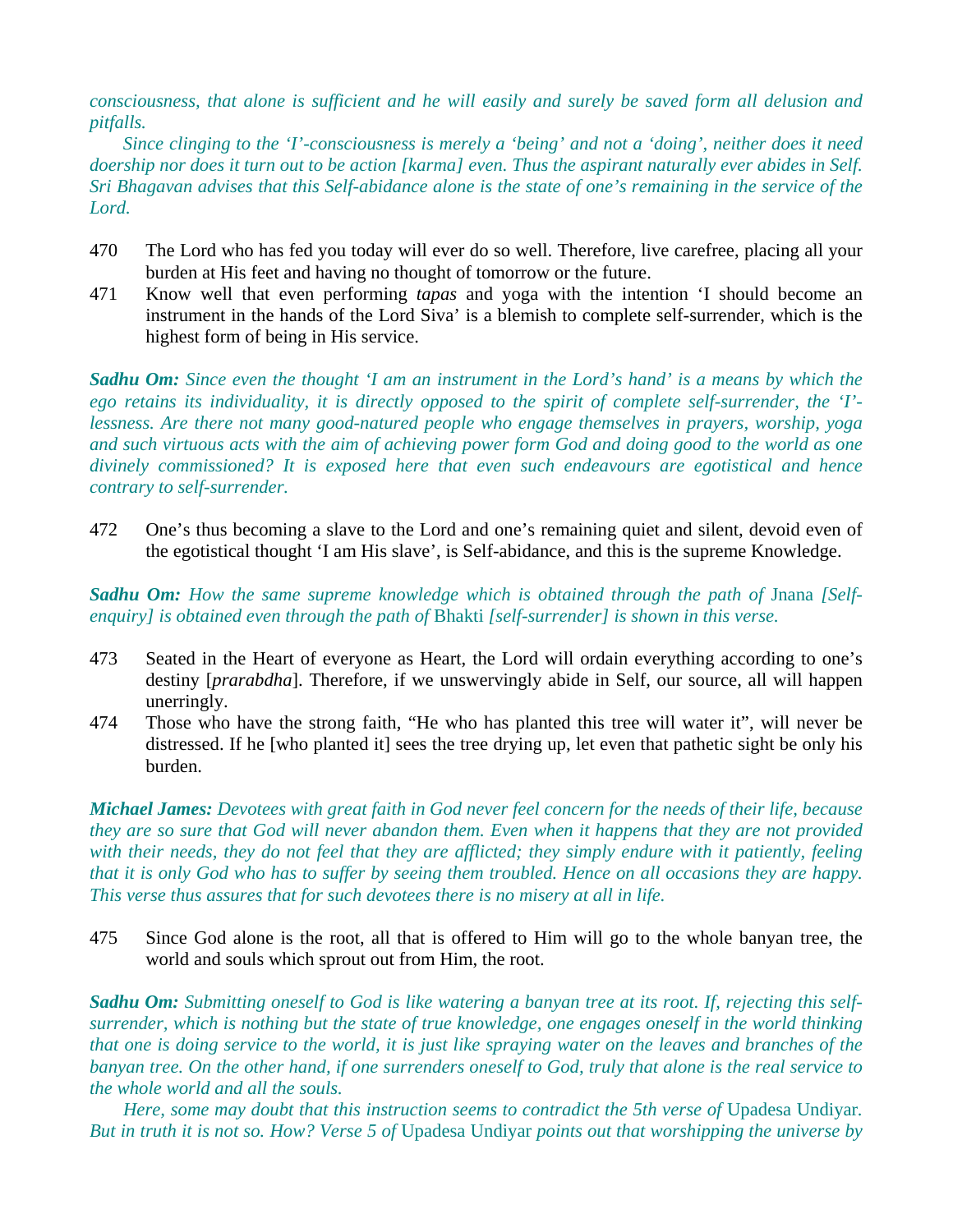*imagining it to be God is only a thought-process [*enni vazhipadal*], and that its fruit is also only the purification of one's own mind [*karuttai tirutti *– as pointed out in verse 3]; such worship is not for the benefit of the universe. But by surrendering oneself to God, thought or imaginations stop and one attains the state of perfect knowledge. Attaining this supreme knowledge alone is truly helping or serving the world. Hence, the instruction given in verse 5 of* Upadesa Undiyar *is for those* sadhakas *who want to gain purification of mind [*Chitta-suddhi*], whereas the instruction given in this present verse is for those* sadhakas *who want truly to serve the whole world. Therefore, if we scrutinize in this way, it becomes clear that these two instructions do not contradict each other.* 

 *How is the true knowledge alone the best service to the world? Let us see. Suppose one dreams in his sleep that his friends are wounded by a tiger. Rather than his supplying medicine to his dreamfriends, would not his waking up from his sleep be doing real help to them? No other efforts taken in the dream itself will be a real service to them. So also, realising Self, which is the real awakening alone will be the only proper way of serving the whole universe.* 

 *Since jumping into service of the world with a sense of doership will increase the egoism of an aspirant instead of giving him* chitta-suddhi*, the real benefit of karma yogi, Sri Bhagavan, with the intention of saving aspirants from such ruin, gives them proper instruction in this verse.* 

#### **79 The Attainment of Actionlessness**

476 Whether or not one is performing actions, if the delusion of individuality – the ego, 'I am the doer of actions' – is completely annihilated, that is the attainment of actionlessness.

*Sadhu Om: People generally think that the attainment of actionlessness is a state in which one should remain still, giving up all activities. But this is wrong. Sri Bhagavan Ramana proclaims that the loss of doership alone is the right kind of actionlessness, and this alone is* nishkamya *karma – action done without any desire for result.* 

#### **80 Self-Surrender**

477 To him who surrenders himself ['I' and 'mine'] to the Lord, the Lord gives Himself here and now. Only such a one who has thus lost himself [in God] and gained the knowledge of *Brahman*, remains ever in the experience of the pure supreme Bliss of Siva.

*Sri Muruganar and Michael James: Surrendering oneself to God means surrendering the notions 'I' and 'mine'. The Lord's giving Himself means that, after the loss of 'I' and 'mine', Existence-Consciousness-Bliss, alone remains. To denote the nature of his shining forth as Existence-Consciousness-Bliss, Sri Bhagavan says that 'such a one gains the Knowledge [*chit*] and drowns in Bliss [*ananda*]'. Since Existence-Consciousness-Bliss, which is one's own nature, takes no time to shine forth as soon as 'I' and 'mine' are lost, it is said in this verse that the Lord gives Himself 'here and now'.* 

478 When scrutinized well, what results from all the efforts made in *Bhakti-marga* is that one's ego-form dissolves through the strength of intense meditation on the Feet of the Lord, and the individuality is lost at His Feet by self-surrender.

*Michael James: How does the ego-form dissolve through the strength of intense meditation on the Feet of the Lord? Intense meditation on His Feet is possible only when there is intense love towards Him. Because of such intense love for Him, the aspirant does not care for his own body and its needs.*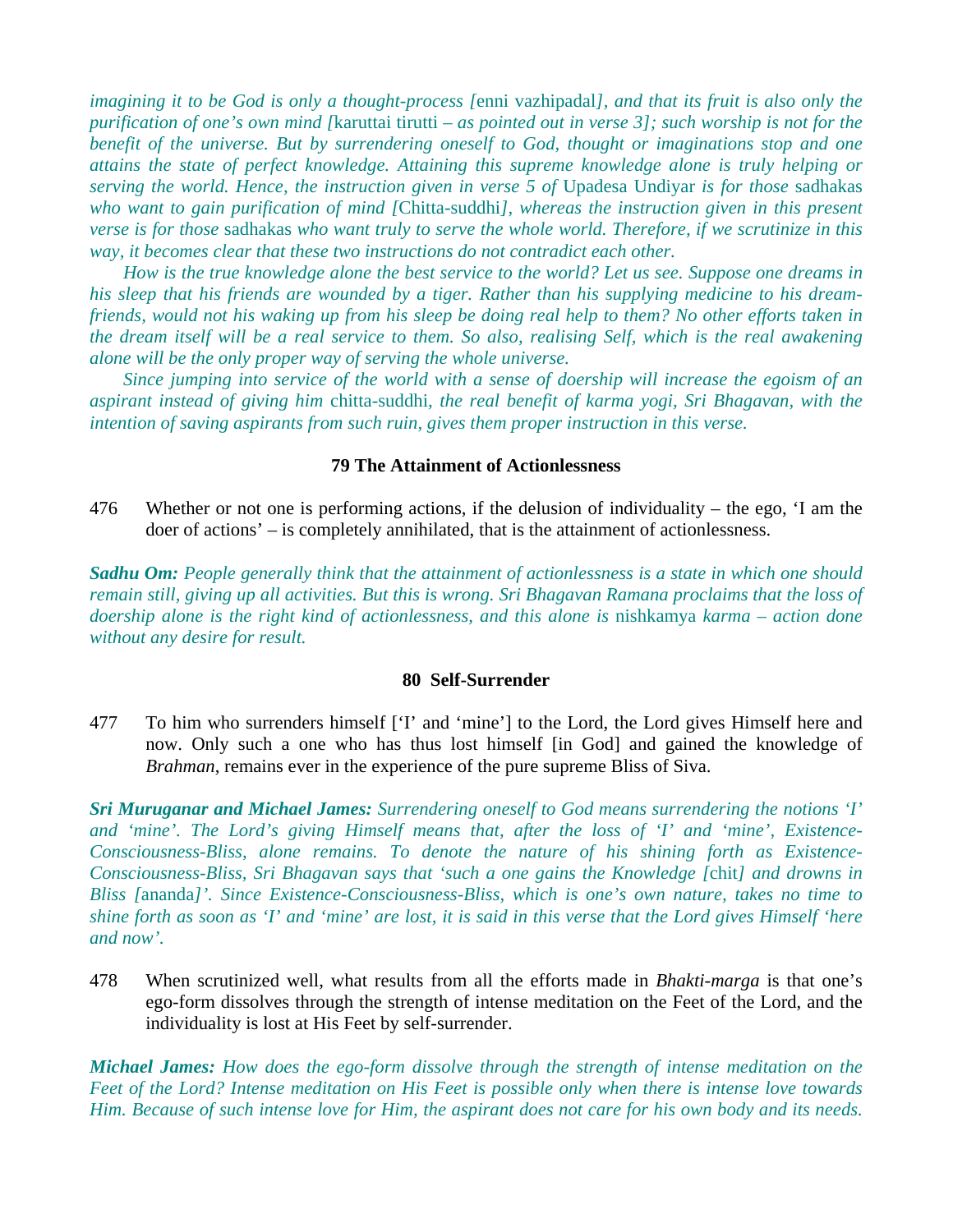*Thus he loses interest in his own individuality and hence his ego-form is dissolved. It is to be noted here, however, that mere concentration without love cannot bring forth egolessness.* 

- 479 Erase your individuality, which cannot have a stand separate from the Lord, who shines as everything. The right definition of supreme devotion, where the blissful peace prevails, is the surrender of the evil fickle ego-self.
- 480 "Offer the self to the Lord", they say. Then whose else is it but His already? Therefore, it is one's duty to repent for having stolen His possession [as 'I' and 'mine'] and to restore it back to His Lotus Feet.

*Sri Muruganar: Those who say "We should surrender ourself to the Lord" do not have an accurate insight into devotion [*pra-bhakti*]. Self-surrender would become an endeavour [*tapas*] only if there were a separate freedom for the* jiva *to do; is it not so? But since the so-called* jivatma *is ever the possession of the Lord, having no freedom of his own, his foremost duty is that being ashamed of his act of stealing by rising as an independent entity, 'I', he should merge back into Him once for all and should become non-existent.* 

- 481 There will be no cause for fear for one whose mind abides by the will of the Lord praying, "O Lord, let nothing happen according to my wish; let only Thy will be done".
- 482 Not giving the least room in one's heart which is having a great love towards attending towards Self, the true form of God – to any thought raised by *vasanas* is the right way of offering oneself to the Lord.

## *Sadhu Om: These are the words of Grace given by Sri Bhagavan in* Who am I?: *"Giving no room at all to the rising of thoughts other than the thought of Self [*Atma-chintanai *– i.e. Self-attention] and being firmly established in Self is surrendering oneself to the Lord". Refer also to verse 1189.*

- 483 Giving up all one's wishes through the attitude "Thy wish alone is mine" is the state of complete surrender, in which the evil ego, the original veiling, the first-rising one, is annihilated. Thus should you know.
- 484 When inwardly enquired, where can the thief exist who has with attachment and desire grabbed as 'I' and 'mine' the possessions [the soul, body, world and so on] of the supreme infinite Lord?

*Sadhu Om: Since the mind, body and world rise from Self [God], they are described as the possessions of God.* 

 *This verse and the next explain how Self-enquiry and self-surrender result in each other, the result being egolessness.* 

- 485 When the ego, losing all its mischievousness, dies in Self-abidance [*nishtha*] by being a prey to the power of Siva [Siva-*Sakti*] and becomes inert like a log, since the Bliss ending all miseries is experienced there, only then is self-surrender true.
- 486 Offering oneself with great devotion to the Lord, who shines as pure Self, is just like breaking the toe off the idol of Ganapathi made of sweet jaggery and offering it to the idol itself.

*Michael James: Refer to the footnote in* The Path of Sri Ramana Part II*, part 93, for the story of the jaggery Ganapathi.*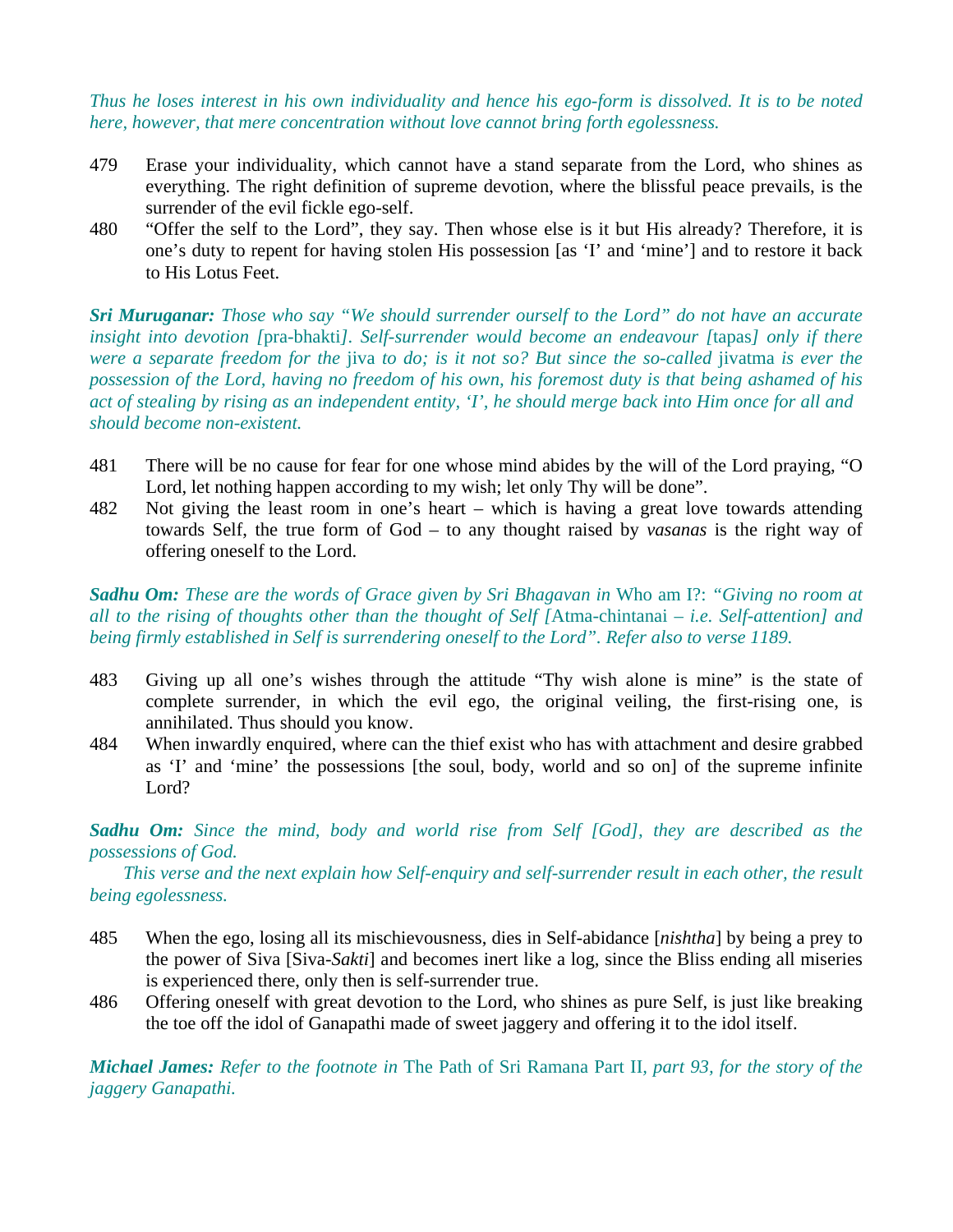*Sri Muruganar and Sadhu Om: When even self-surrender, which is so much glorified in dualism as the highest and final form of devotion to God, is thus exposed by Sri Bhagavan in this* Upadesa *to be meaningless, we should consider of what avail all other forms of worship will be! Therefore, remaining quiet, abiding in Self, giving no room to the rising of 'I', which is the sin of usurping God's possession, is the best of all worships.* 

487 Unconditionally place your mind at the Feet of the Lord who has Sakti on His left. Then, since the tricky 'I' and 'mine' are dead, the glorious, blissful Supreme Self will shine triumphantly.

*Michael James: 'The Lord who has Sakti on His left' is a traditional way of referring to Lord Siva.* 

## **81 The Attitude Towards Enemies**

488 Good people [aspirants] should not with dejection hate enemies even a little, however bad they may be. For even hatred, like desire, is fit to be hated.

*Sadhu Om: This verse gives the same* upadesa *given by Sri Bhagavan in* Who am I?: *"One should not dislike others, no matter how bad they are. It is both likes and dislikes that are to be disliked."* 

489 Since that [this body, and the ego, the form of which is 'I am the body'] which is rejected by an aspirant as 'not I' is the same as that which is ridiculed by his enemies, for an aspirant who wants to destroy the ego [himself], the various insults from his enemies are just like an anvil to the goldsmith.

*Sadhu Om: An aspirant means one who truly wants to destroy his ego-sense. He and his ego-sense are one and the same. Through the paths of both self-surrender and Self-enquiry, what he rejects or hates is the ego or himself. Since those [his enemies] who hate or scold him are also doing the same, they are pointed out here to be great helpers in his project. This is explained by the example of a goldsmith and his anvil. Because the anvil is resisting from below each of his hammer-blows, the goldsmith is able to shape his metal properly. If the anvil is soft, all the efforts of the goldsmith will be in vain. Similarly, the more appreciation an aspirant receives, the less will be the subsidence of his ego. Thus, rather than his appreciators, his enemies are helping the aspirant in his* sadhana*.* 

490 Only that mighty one who has the great valour to conquer hatred by love is a true Sage [*muni*].

*Sri Muruganar: "Hatred cannot end hatred" was the teaching of Buddha. However, even some spiritual aspirants, on seeing atrocities and thinking that it is their duty to attack the wrong-doers, jump into the matter with anger. To point out that it is not proper for them to do so, this instruction was given.* 

# **82 The Simplicity of Life**

- 491 If some men of abundant wealth were to give up willingly a few of their luxurious modes of living, millions of pitifully suffering poor could live.
- 492 Since the gracious Lord produces the needful food for all creatures only in the needed quantity, if one consumes more than what is needed to sustain life, it is a sin of stealing violently other's food. Thus should you know.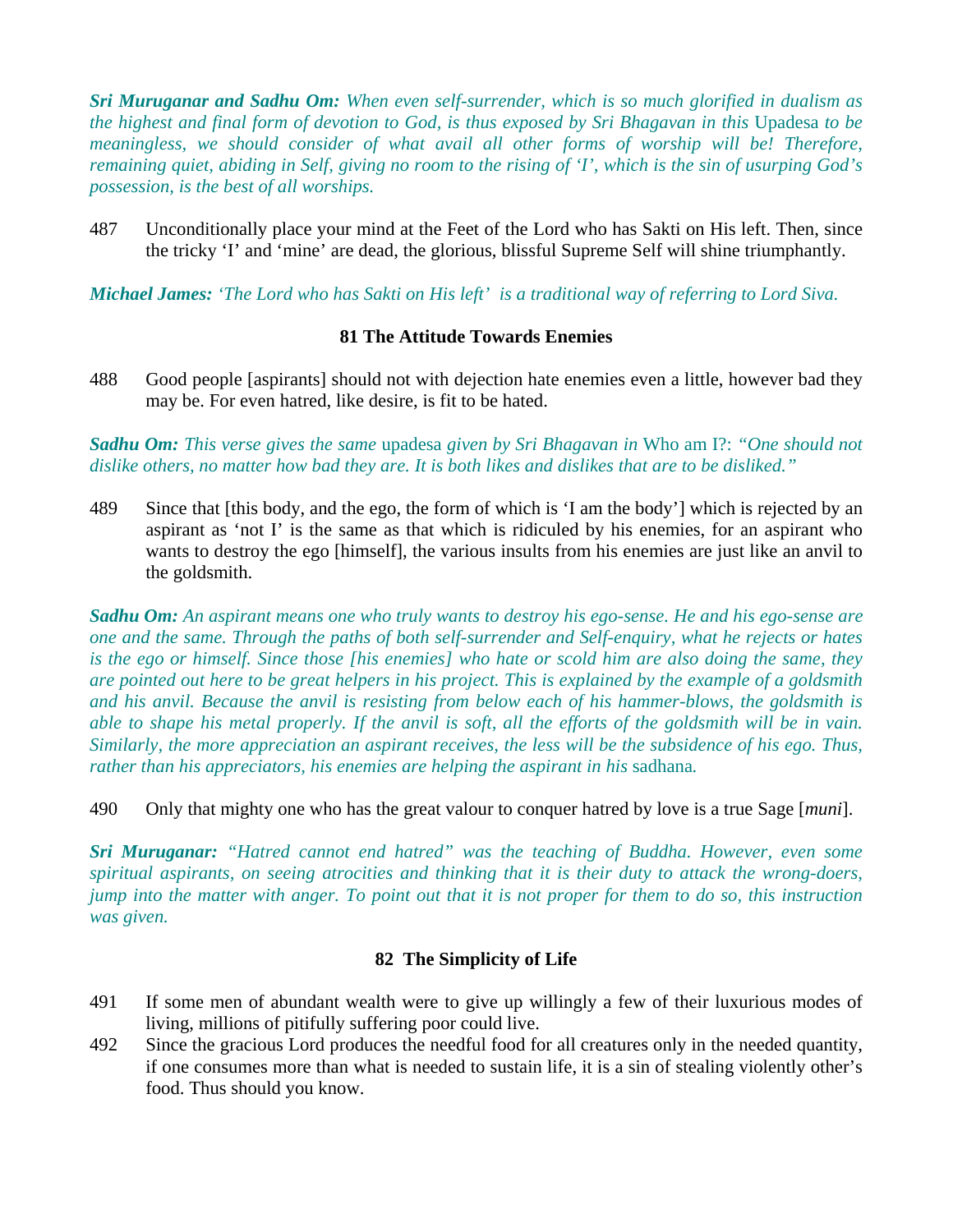*Sri Muruganar: Although this verse mentions only food, it is applicable to all the necessities of life. Whatever one heaps more than necessary is nothing but heaping sins. This is well confirmed by the next verse.* 

#### **83 Chapter Concerning the Crime of Excess**

493 By the crime of excess, even the nectar will become poison. By the crime of excess, many are the evils. Hence one should realize the crime of excess and remove it.

*Sri Muruganar: Though it is said that fasting and non-sleep are in a way an aid to spiritual progress, excess of them is certainly harmful.* Bhagavad Gita *points out: "For he who sleeps more or utterly restrains sleep, and for he who eats more or fasts more, there is no success in yoga." Sri Bhagavan also used to say that more than fasting, sattvic food in moderate quantities is the proper aid for*  sadhana*.* 

### **84 Humility**

- 494 One's greatness increases to the extent one becomes humble. The reason why God is Supreme to such an extent that the whole universe bows to Him, is His sublime state of humility in which the deluded ego never rises unknowingly.
- 495 For a wise aspirant who seeks to gain true greatness, it is best to pay his homage [*namaskarams*] to others until complete egolessness is achieved. On the other hand, it is indeed dangerous for him to accept homage from others.

*Sadhu Om: The wise aspirant mentioned here is only he who aims at Self-realization. Since the ego subsides by doing* namaskarams *to others, it is pointed out to be 'best', and since the ego waxes by accepting* namaskarams *from others, it is pointed out to be 'indeed dangerous'.* 

- 496 Is it not on account of His behaving so humbly, like one willingly ever in the service of every creature, that God stands worthy of all the glorious worships ever performed by all the worlds?
- 497 By His seeing Himself in all, by His being humble even to His devotees who bow to everyone, and by His naturally remaining at such a pinnacle of meekness that nothing can be meeker than Himself, the state of being Supreme has come to the Lord.

*Sadhu Om: Through verses 494, 496 and 497, Sri Bhagavan reveals a unique and surprising truth, that is, He explains how God stands worthy of being worshipped by all the worlds. Sri Bhagavan points out here that it is because God is naturally and lovingly humble to everyone in all His own creation. The following incident will prove that Bhagavan Sri Ramana, for this same reason, is none but God Himself.* 

 *A devotee asked Sri Bhagavan, "What is your feeling when hundreds of people come and do*  pranams to you?" Without hesitation, Sri Bhagavan replied: "First I do my namaskarams to each one *of them as soon as they enter this room, and then only they do so. Subsiding one's ego is the right and real form of doing* namaskarams*. Do I not have more chances each day to do such* namaskarams *than anyone who comes here?"* 

 *This reply of His contains a lot of secret and deep meaning to ponder over. The essence of the instruction given here is that being ever humble, without allowing the rising of the ego, is the only way to achieve greatness.*